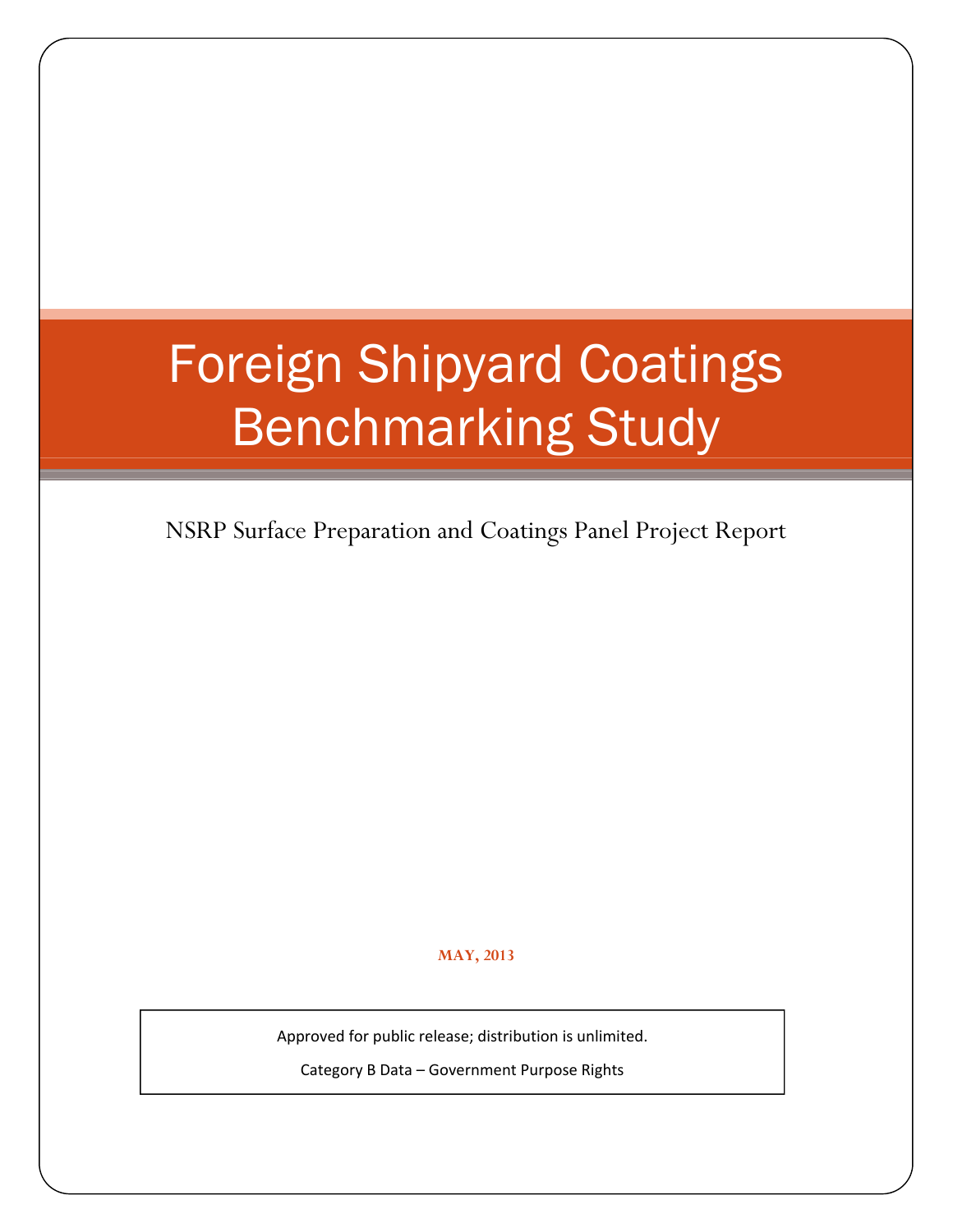

# **Foreign Shipyard Coatings Benchmarking Study**

| <b>Client Name</b>     | <b>ELZLY CORPORATION</b> |
|------------------------|--------------------------|
| Contact                | Peter Ault               |
| <b>Contract Code</b>   | 0825CSP3                 |
| <b>Document Number</b> | 0825CSP3002R             |
| <b>Safinah Contact</b> | Raouf Kattan             |
| Date                   | 13/05/13                 |

*The information contained in this document is believed to be correct at the present time but the accuracy is not guaranteed. Safinah Ltd its employees and subcontractors cannot accept liability for loss suffered in consequence of reliance on the information contained given here. This document does not release the receiver of the need to make further appropriate enquiries and inspections. All information is supplied in accordance with our standard terms and conditions (a link to these can be found at the foot of our web site).* 

> Safinah Ltd 21A Bridge Street Morpeth NE61 1NT Tel: +44 1670 519900 Fax: +441670519911

EN ISO 9001:2008 compliant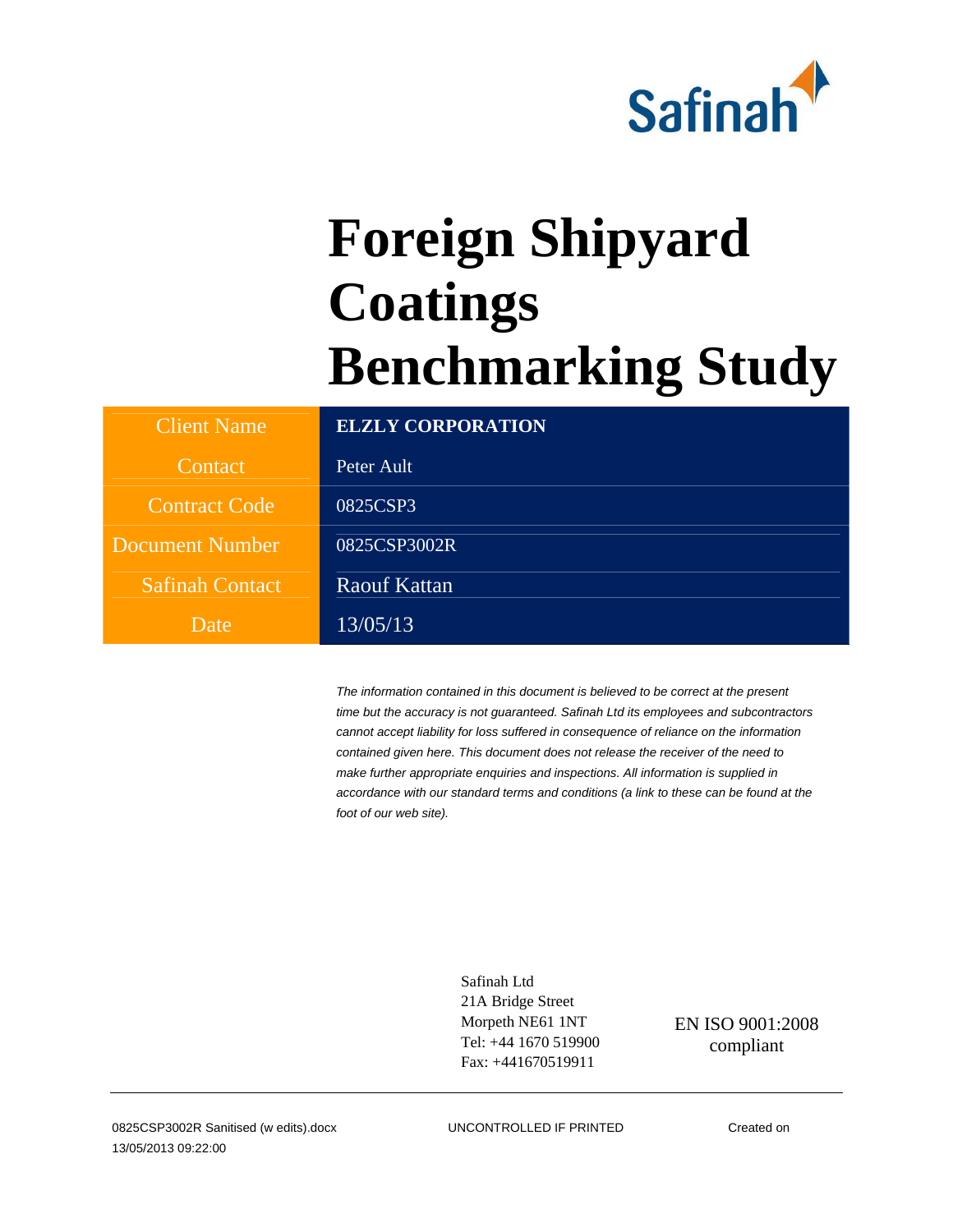

### **1 DOCUMENT CONTROL**

| Document No    | 0825CSP3002R                                           |
|----------------|--------------------------------------------------------|
| Document Title | <b>Foreign Shipyard Coatings Benchmarking</b><br>Study |
| Client         | <b>ELZLY CORPORATION</b>                               |
| Compiled by    | Rakat                                                  |
| Approved by    | Rakat                                                  |

| Revision | Date | Summary |  |
|----------|------|---------|--|
|          |      |         |  |
|          |      |         |  |
|          |      |         |  |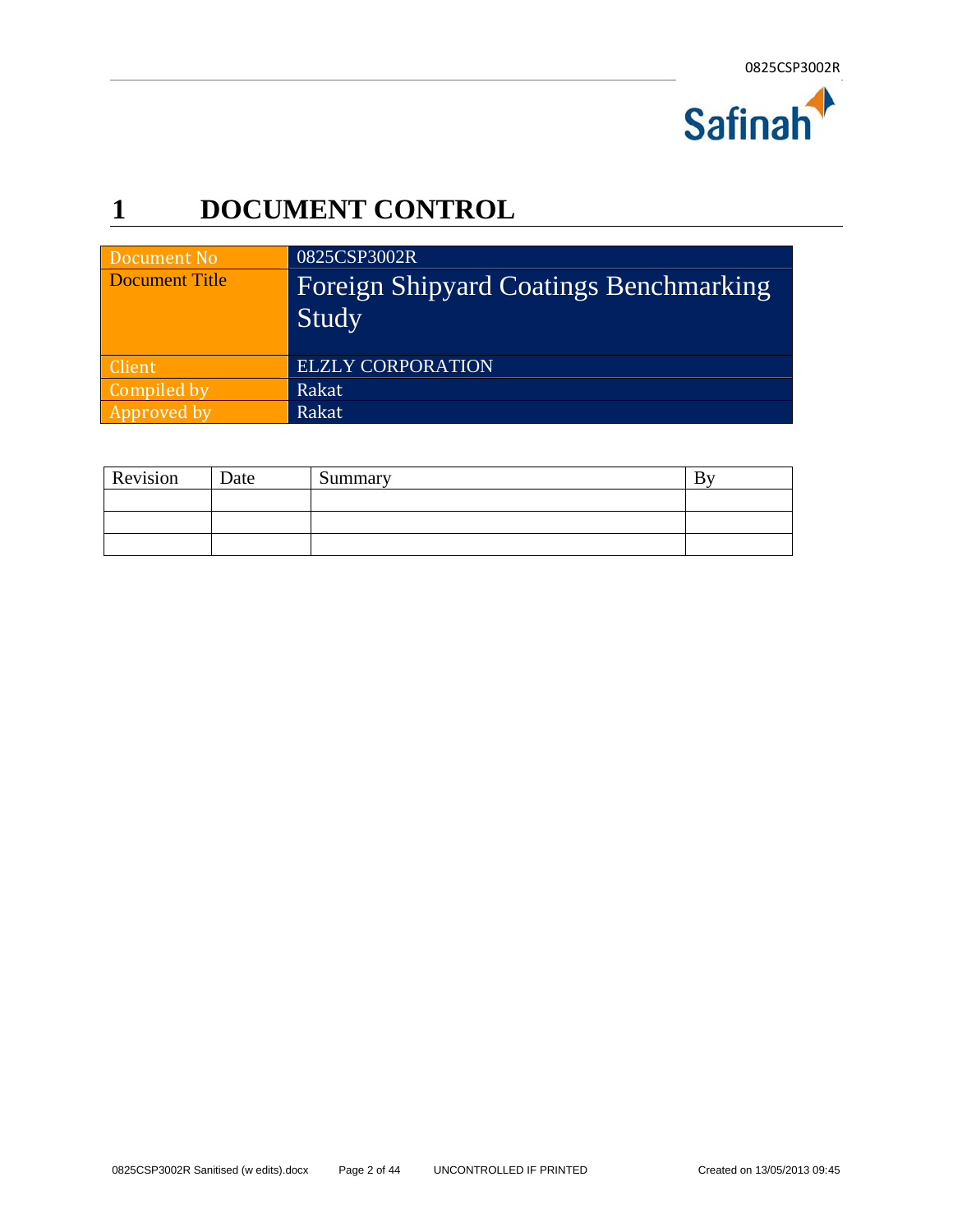

#### **Contents**

| $\mathbf{1}$   |  |
|----------------|--|
| 2              |  |
| 2.1            |  |
| 3              |  |
| $\overline{4}$ |  |
| 4.1            |  |
| 4.2            |  |
| 4.3            |  |
| 5              |  |
| 5.1            |  |
| 5.2            |  |
| 6              |  |
| 6.1            |  |
| 6.2            |  |
| 6.3            |  |
| $\tau$         |  |
| 7.1            |  |
| 7.2            |  |
| 7.3            |  |
| 8              |  |
| 8.1            |  |
| 9              |  |
| 9.1            |  |
| 9.2            |  |
| 10             |  |
|                |  |
| 11             |  |
| 11.1           |  |
| 11.1.1         |  |
| 11.1.2         |  |
| 11.1.3         |  |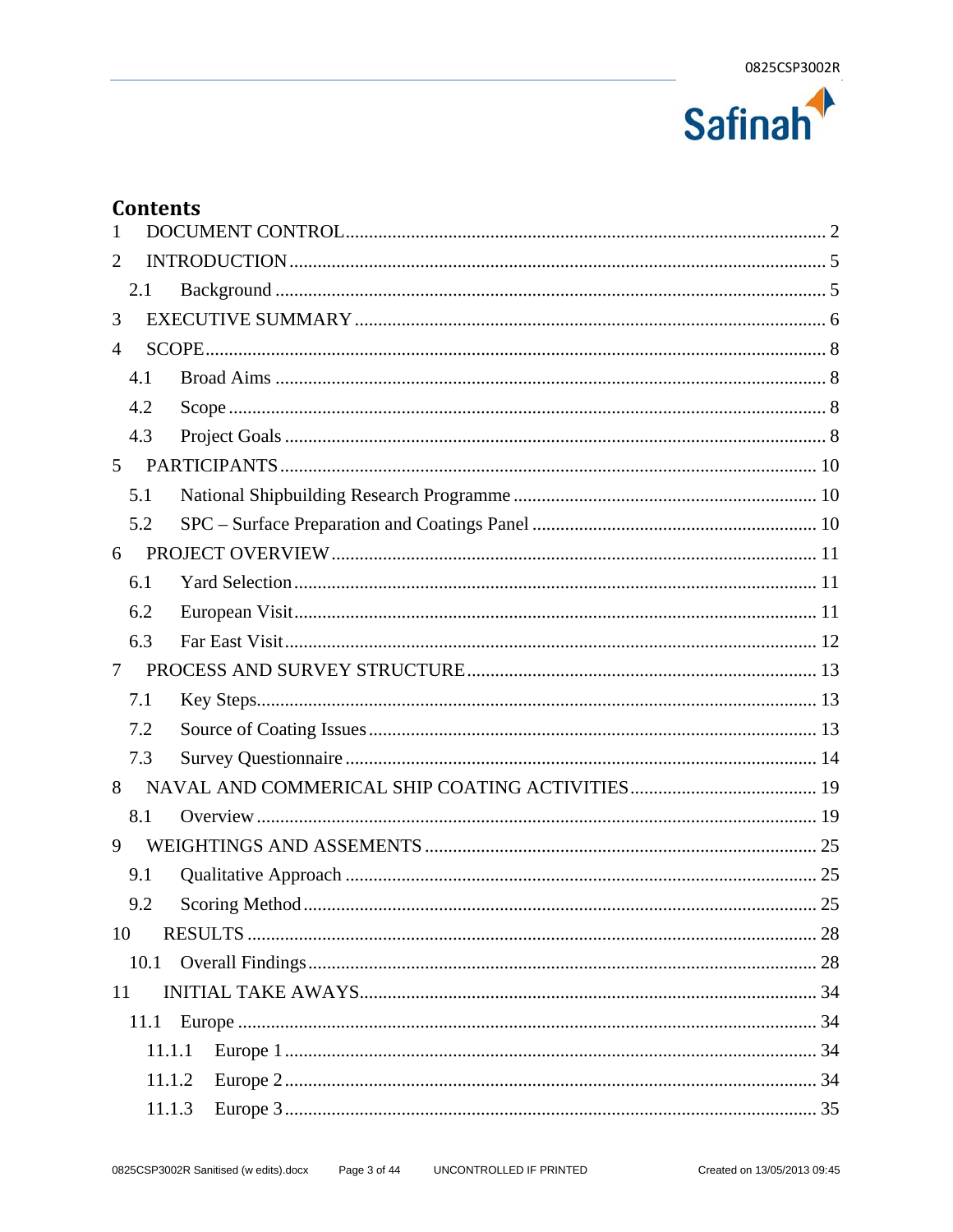

| 11.1.4 |  |
|--------|--|
| 11.2   |  |
| 11.2.1 |  |
| 11.2.2 |  |
| 11.2.3 |  |
| 11.2.4 |  |
|        |  |
| 12     |  |
| 12.1   |  |
| 12.2   |  |
| 12.2.1 |  |
| 12.2.2 |  |
| 12.2.3 |  |
| 12.2.4 |  |
| 12.2.5 |  |
|        |  |
| 12.3.1 |  |
| 12.3.2 |  |
| 13     |  |
| 13.1   |  |
| 13.2   |  |
| 14     |  |
| 14.1   |  |
| 14.2   |  |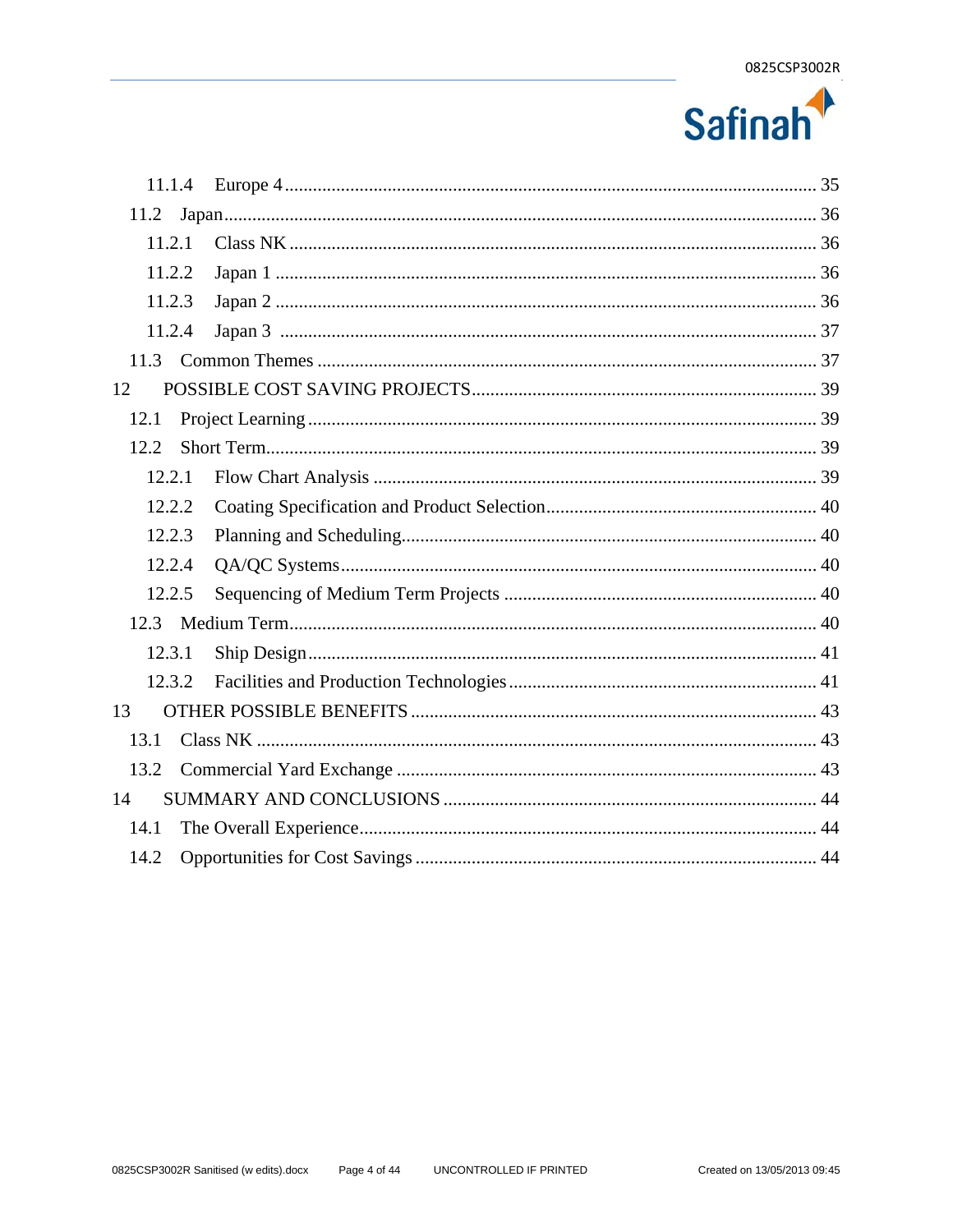

### **2 INTRODUCTION**

### **2.1 Background**

- 1. Over a number of years the major US shipyards, through the NSRP, have undertaken benchmarking studies against major competitors. The results of these studies have been used to develop a longer term strategy to improve the productivity and performance of US yards and to establish their competitiveness against other major shipbuilding nations.
- 2. During the last 10-15 years, coatings have increasingly become a bottleneck in the ship production process, as steelwork and other outfit technologies have improved making the coating work more critical to the process and resulting in more complex interactions with steel and outfit work. However the Benchmark reports issued through the NSRP programme have lacked any detailed assessment of coating activities. The work undertaken by this project sets out to correct that oversight.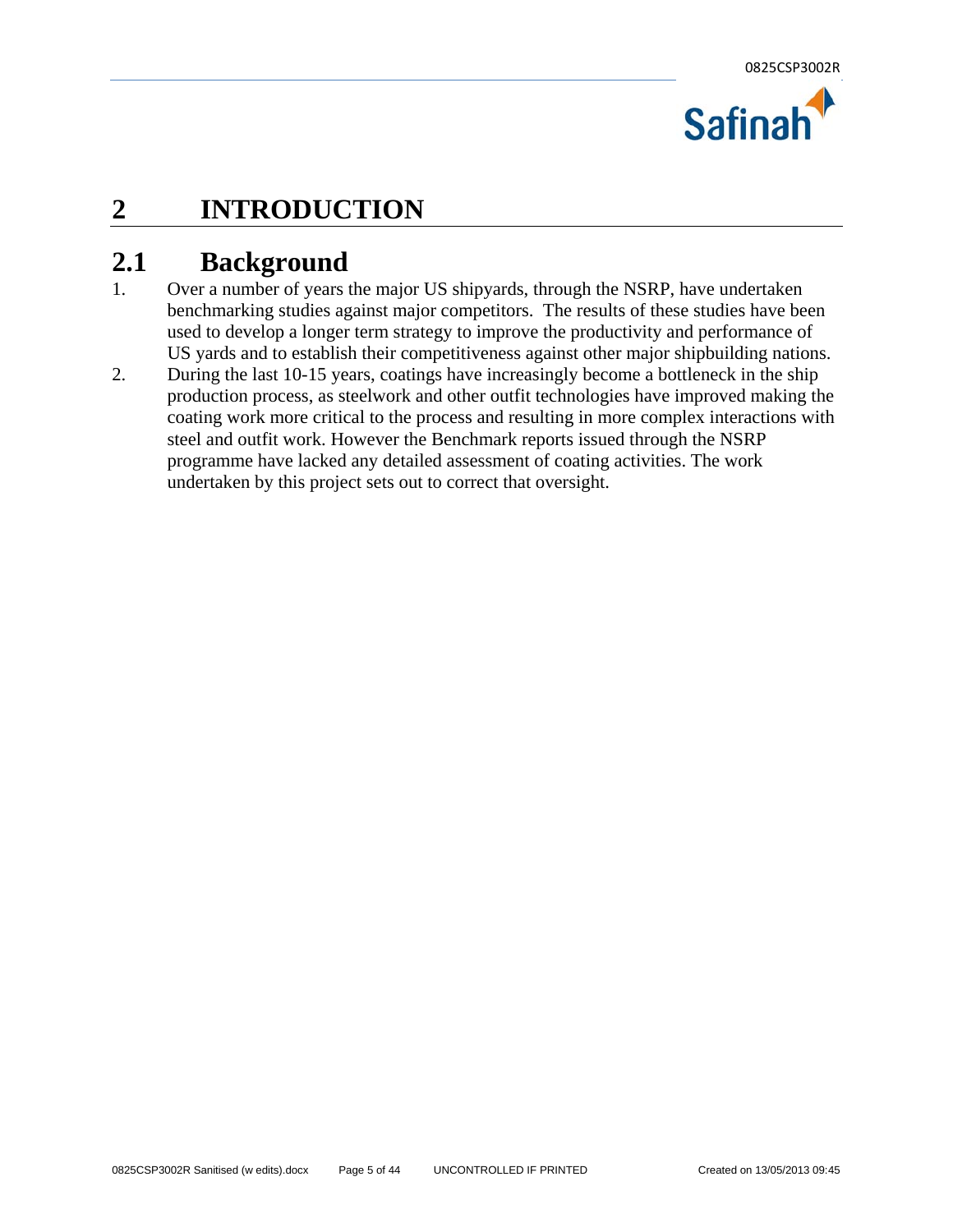

### **3 EXECUTIVE SUMMARY**

- 3. This report sets out the findings of the benchmarking project conducted by the SPC panel during 2012 and 2013.
- 4. It describes the process by which the shipyard to be visited in Europe and the Far East were chosen and the team that conducted the assessment of these foreign new build yards.
- 5. The yards selected were a mix of commercial yards, dedicated naval yards and mixed yards handling both commercial and naval vessels.
- 6. The team visiting the yards prepared a questionnaire and presentations for the target yards to enable focus on the key areas of interest which were defined as:
	- a. Pre-production
	- b. Ship design
	- c. Facilities and production technology
	- d. Coating activities
	- e. Coating materials
	- f. Coating specification and product selection
	- g. Management systems
	- h. QA/QC
	- i. Miscellaneous (catch all category for anything else that arose).
	- j. Environmental
	- k. Human Factors
- 7. From within the team, individuals were selected to focus on those areas and where appropriate background information was supplied by Safinah with regards to the yards to be visited.
- 8. The benchmark process attempted to emulate as far as possible the approach used by the ECB on the broader benchmarking work carried out previously.
- 9. Representatives from each US yard was asked to assess themselves against each of the key areas of interest and an average US yard score was developed. It could be argued that this may result in an over optimistic view of the US yards as the assessment was not made by an independent third party. However it is thought that for the purposes of this exercise the approach is robust enough.
- 10. Each yard visited was then assessed in a similar format and the results showed remarkable similarity between US warship builders and foreign warship builders, while commercial shipbuilders showed opportunities where improvements could be made,
- 11. The benefits were divided into 3 categories:
	- a. Immediate take-aways (section 11 of this report). These were things that were already in use in foreign yards that individual US yards could adopt as appropriate almost immediately at little or no cost and with little or no additional research.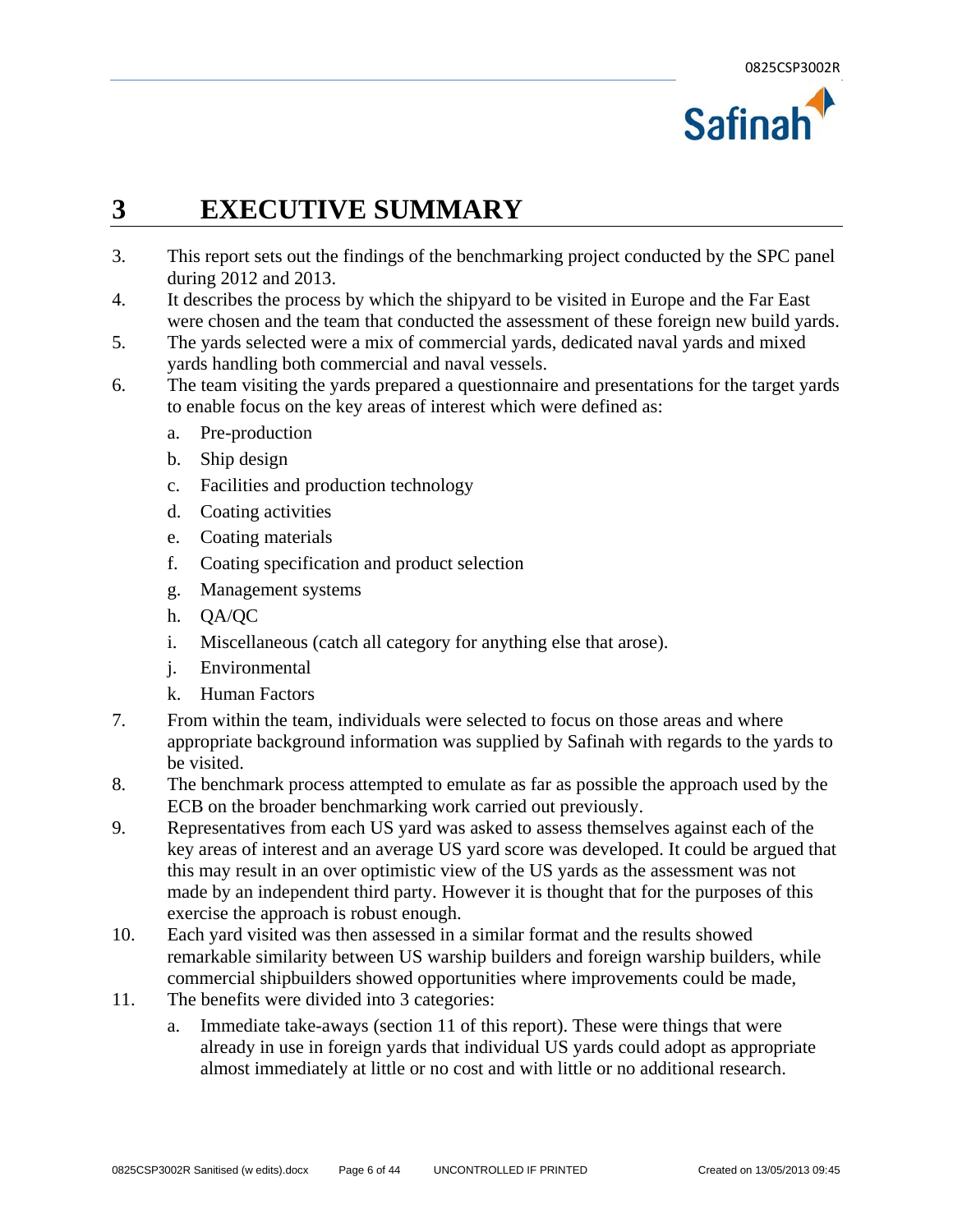

- b. Short-term opportunities; these are projects that are possibly well suited to the White paper projects approach adopted by NSRP and generally fell under the following headings:
	- i. Flow charting of the coating process
	- ii. Functional specifications and coating strategy integration
	- iii. Planning and scheduling
	- iv. QA/QC

These are reported on in section 12 of the report and one good thing was that many short term possible project ideas reinforced work already being carried out by the SPC panel under auspices of white paper projects.

- c. Medium/longer term projects are also reported on in section 12 of the report and focus mainly on:
	- i. Improved design
	- ii. Improved production technologies and facilities

These longer term projects would by and large involve work across department boundaries and with suppliers of equipment/enabling technologies. They would tend to require greater time and resources and some a suited to academic research. Opportunities for collaboration and funding were also identified that may reduce the overall cost and effort the US yards would need to undertake to carry out these projects.

- 12. From some of these there are real benefits that can be gleaned, for example the implementation of functional paint specifications and an integrated coating strategy saved the UK Navy 30% of the coating budget initially estimated for the coating works on their new carrier project.
- 13. The benchmark approach has afforded some areas of focus for the US yards and should enable SPC to drive projects through for a short to medium term. There is likely a need for the cost saving justification of each project to be undertaken as is currently done under the normal NSRP process, but the fact that other yards face similar challenges or have demonstrated areas that can be improved has provided a good opportunity for targeted improvement projects.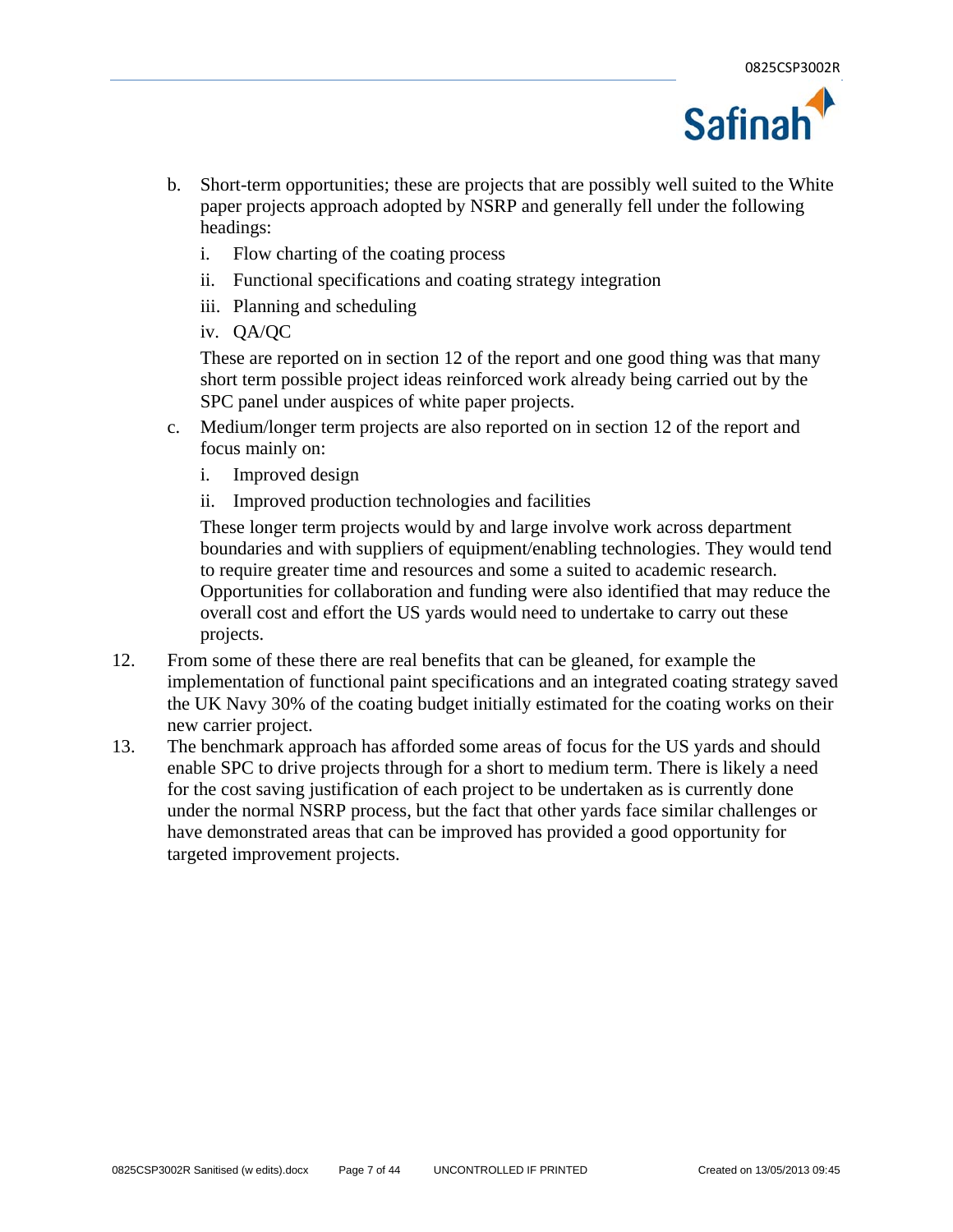

#### **4 SCOPE**

#### **4.1 Broad Aims**

- 14. The broad aims of the work was to:
	- a. Identify suitable candidate shipyards to benchmark against in Europe and the Far East.
	- b. To conduct visits to those yards and view the production process and hold discussions/interviews with relevant parties to better understand coatings issues
	- c. To assess the feedback and present the results in a meaningful manner
	- d. To determine what short and medium term projects could be undertaken by US yards to improve their productivity/performance in relation to coating activities
	- e. To determine what lessons could be learned from commercial shipbuilders
	- f. To determine what lessons could be learned from other Naval shipbuilders.

### **4.2 Scope**

- 15. The scope of the work was as follows:
	- a. To set up of visits to at least 3 European based yards.
	- b. To provide assistance with the set-up of visits to at least 3 Far East Yards.
		- i. It is possible that one alternative yard in either China or Japan may be considered.
	- c. Develop a guide for the visits.
	- d. Develop key questions that should be considered and assist with appropriate logistics.
	- e. Arrange and make suitable contacts for all visits
	- f. Produce interim feedback reports to the ECB
	- g. Produce a final report
	- h. Disseminate results through subsequent seminars/presentations to be held in the USA to provide a broader feedback.

### **4.3 Project Goals**

- 16. Previous US shipyard international benchmarking studies provided insight into a variety of shipbuilding activities but excluded coatings.
- 17. This project aimed at assembling a team of coatings specialists to conduct visits to leading European and Far Eastern yards to gain a better understanding of the coating process and benchmark key aspects of it.
- 18. Once done the aim is to transfer lessons learned to NSRP shipyards and NSRP- Navy initiatives for implementation.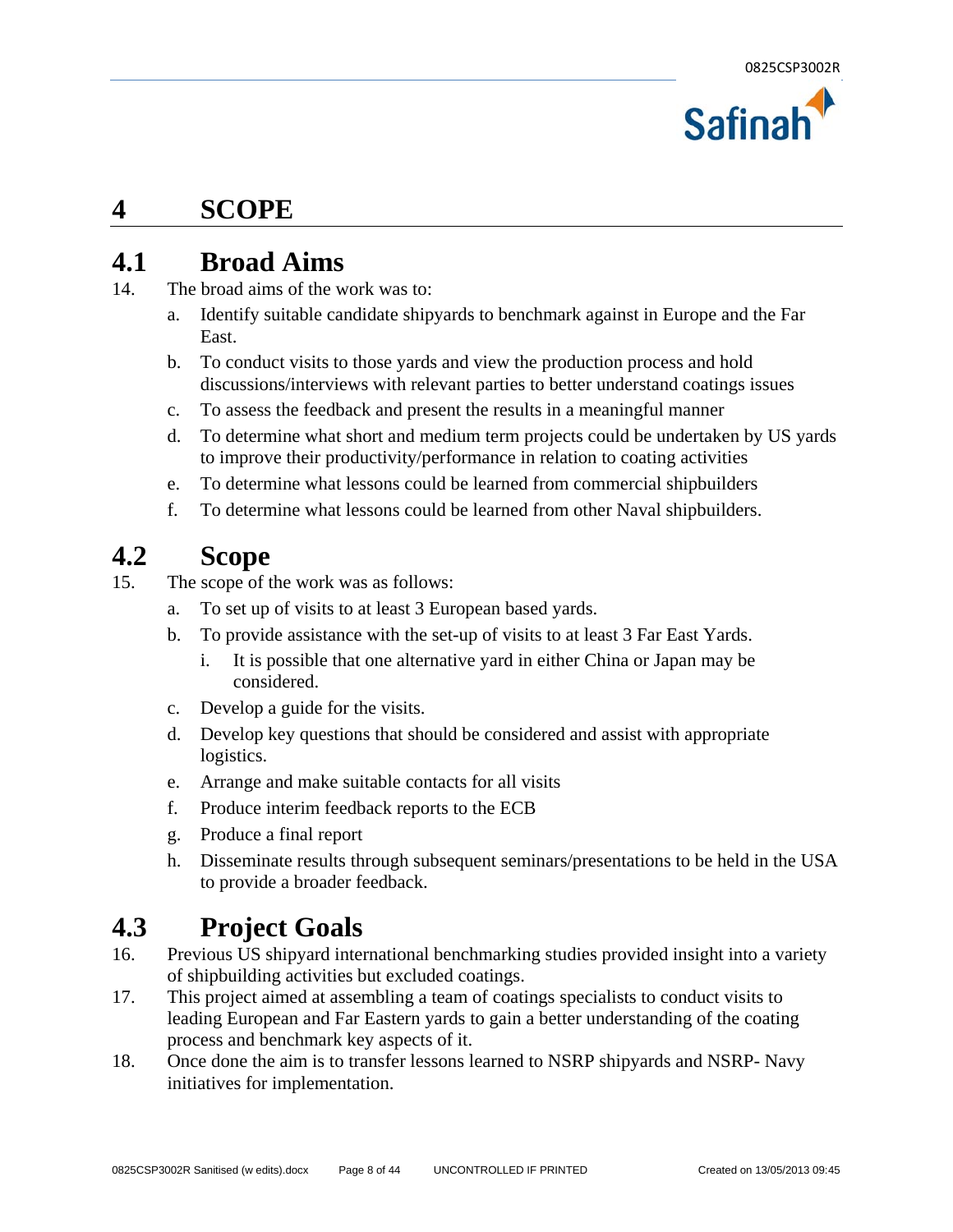

19. The aim of the project is to enable the US yards taking part to obtain lessons learned by understanding coating activity practices in foreign shipyards at pre-production and during production. Transfer appropriate lessons learned to NSRP shipyards for implementation. Where appropriate, use the lessons learned in the current "future state" project that was funded for the 2012 NSRP SPC budget.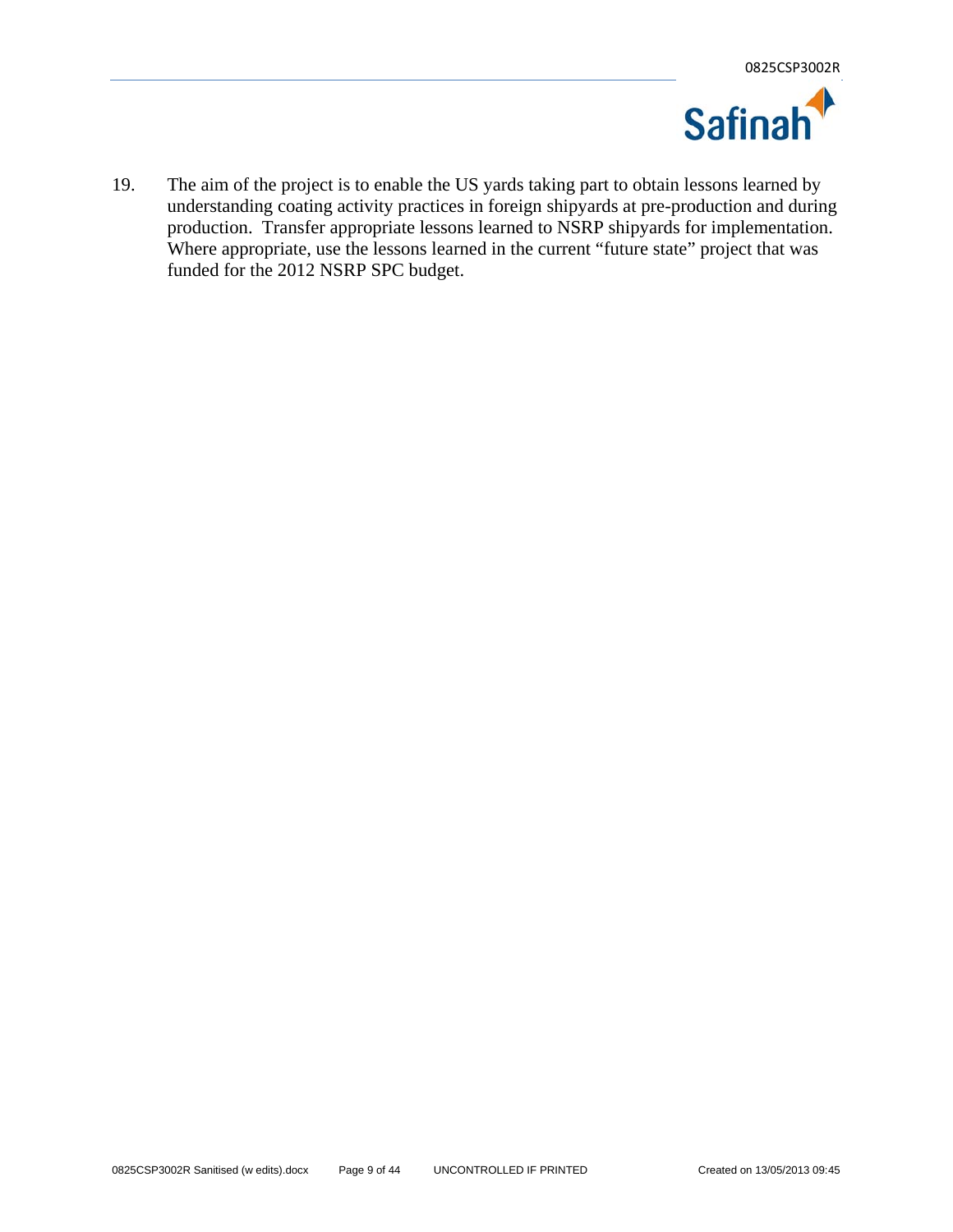

### **5 PARTICIPANTS**

### **5.1 National Shipbuilding Research Programme**

- 20. There are a total of 12 participants active in the NSRP as follows:
	- a. Austal
	- b. BAE Systems
	- c. Bollinger shipyards Inc.
	- d. Marinette Marine Corp (Fincantieiri) (MMC)
	- e. GD Bath Iron Works Corp
	- f. GD Electric Boat
	- g. GD NASSCO
	- h. HII Newport News Shipbuilding
	- i. HII Ingalls Shipbuilding
	- j. Vigor Industries
	- k. VT halter marine Inc.
- 21. In addition the NSRP involves its key customer, namely NAVSEA.

#### **5.2 SPC – Surface Preparation and Coatings Panel**

- 22. The work carried out in this project is one behalf of the SPC panel and the following companies participated in the benchmarking activity:
	- a. BAE Systems
	- b. GD Bath Iron Works Corp
	- c. GD NASSCO
	- d. HII Newport News Shipbuilding
	- e. Marinette Marine Corp (Fincantieiri)
	- f. Vigor Industries
	- g. NAVSEA 05 (customer)
- 23. In addition the yards were supported by two consultants
	- a. Elzly Technology Corp of the USA
	- b. Safinah Ltd of the UK
- 24. Elzly has a well-established work base on coating and corrosion issues working for the US shipbuilding and general defence sector and regularly provides resources to the SPC panel to action projects and co-ordinate the strategic effort of the SPC panel.
- 25. Safinah Ltd is recognised internationally as a leading consulting company specialising in marine coating issues with considerable experience of the integration of coating activities with the shipbuilding process.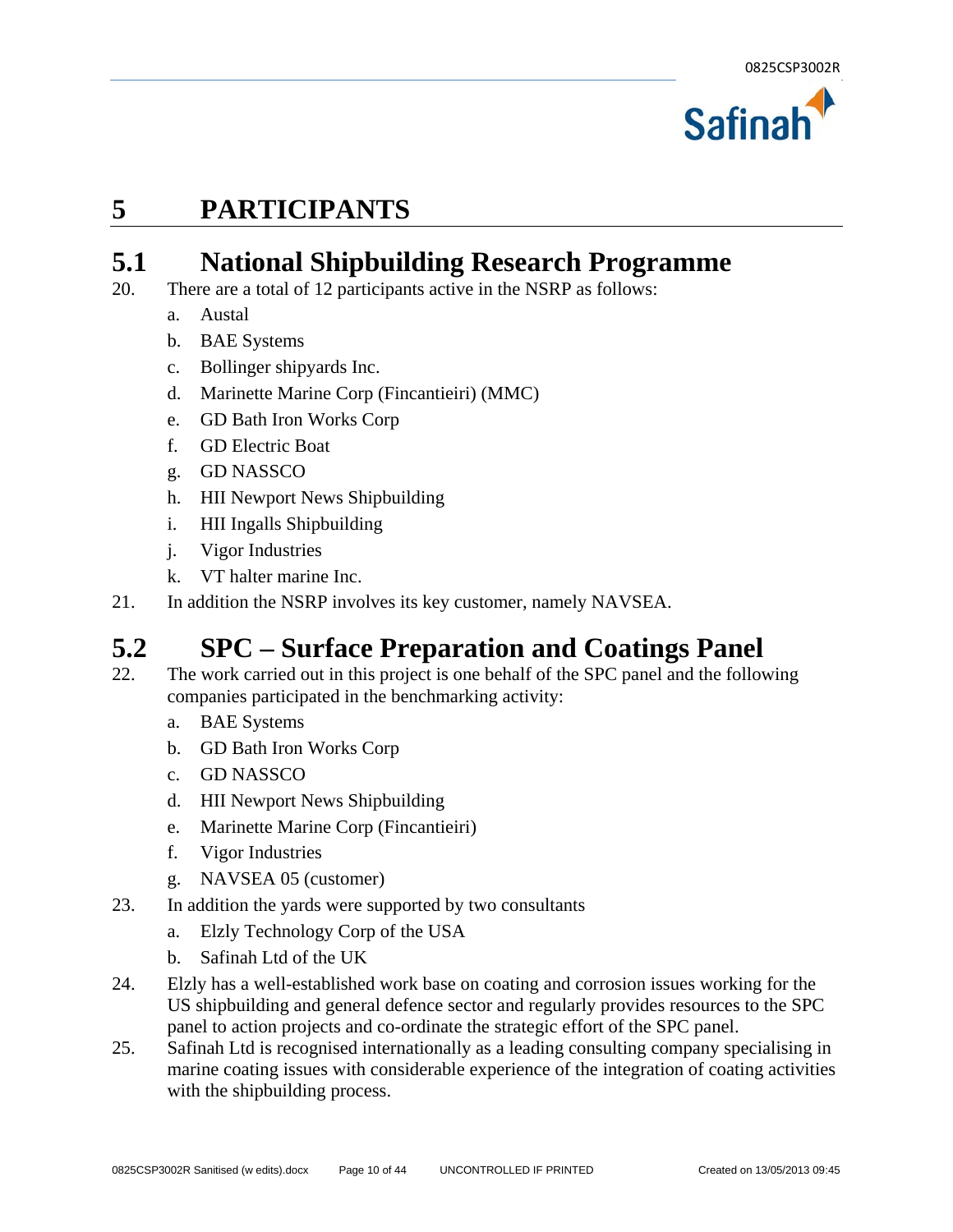

#### **6 PROJECT OVERVIEW**

#### **6.1 Yard Selection**

- 26. The first step was to consider two key factors:
	- a. Which yards were to be visited in Europe and the Far East and why particular yards were selected?
	- b. What format the visits would take to maximise the information obtained.
- 27. In addition of course a means of summarising the findings in a suitable format to allow some benchmarking assessment to be made and to allow the identification of short and medium term projects to drive performance and productivity improvement in US yards.
- 28. In addition, the visits should also create:
	- a. A relaxed and informal environment for coating professionals to share their experiences
	- b. Foster longer term relationships between US yards and foreign yards to aid future initiative.
- 29. The work was based on two visits:
	- a. Northern Europe
	- b. Far East
- 30. In deciding the yards to visit the following factors were taken into consideration and /or had an impact on the selection of the final yards.
	- a. The yards would be building naval ships
	- b. Commercial yards would be building complex ships
	- c. Ideally the ships being built would be for owners who have a reputation for holding onto their ships for a long period of time
	- d. The economic environment and the order books of the yards
	- e. The willingness of the yards to entertain a visit from a US delegation
	- f. The travel and logistics issues to keep both time and costs of each visit manageable.
	- g. The availability of suitable contacts in the yards.

#### **6.2 European Visit**

- 31. Safinah Ltd was tasked to identify suitable yards in Europe for the visits. A quick review showed that the only significant naval new building programme was taking place in Europe.
- 32. After considerable effort a visit was planned as follows:
	- a. Europe 1 Warship builder
	- b. Europe 2 Small complex vessel builder
	- c. Europe 3 Cruise ship builder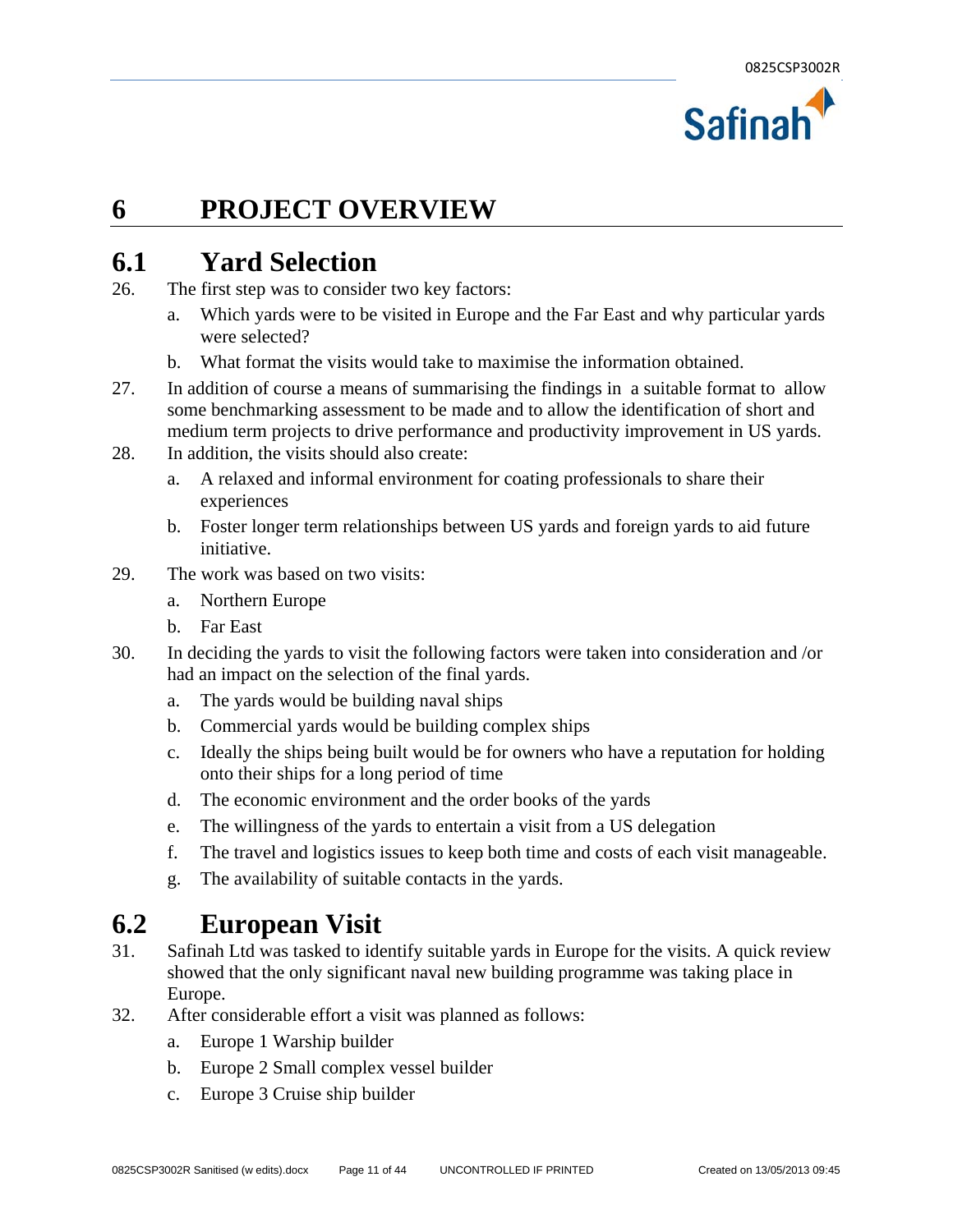

- d. Europe 4 Cruiseship builder
- 33. These yards are all based in Northern Europe and therefore generally suffer from adverse weather conditions in particular during the winter season.

## **6.3 Far East Visit**<br><sup>34</sup> The end the following visit

- The end the following visits were arranged for Japan
	- a. Class NK
	- b. Japan 1 Builder of Naval and commercial vessels
	- c. Japan 2 Builder of commercial vessels
	- d. Japan 3 Repairs Naval vessels
- 35. The commercial yards visited are amongst the most efficient in the world with the ability to deliver 9 commercial vessels from a semi-tandem dock in each year. They have therefore optimised their coating processes and specification to best fit the coating process into their build strategy and facility capability.
- 36. As a result of the introduction of the IMO PSPC both Japan 1 and Japan 2 had recently built paint/blast workshops to enable them to better control the coating process in ballast tanks in particular.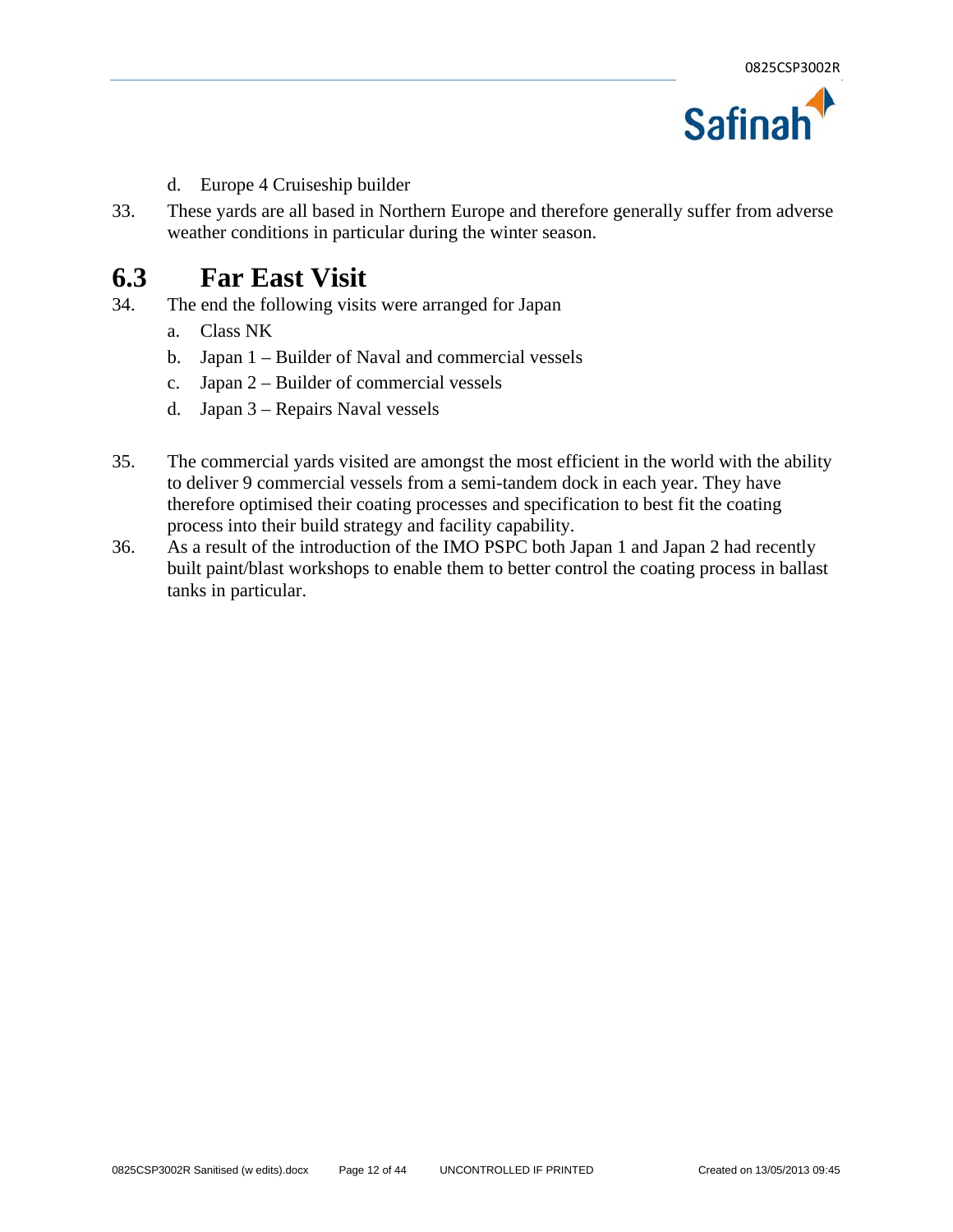

### **7 PROCESS AND SURVEY STRUCTURE**

#### **7.1 Key Steps**

- 37. The key steps in setting up the work scope and method were:
	- a. Identify key topics and questions of interest to US yards
	- b. Select suitable yards and arrange visits
	- c. Plan logistics
	- d. Fix agenda with each yard broadly as follows:
		- i. Introductions
		- ii. Overview of each NSRP yard
		- iii. Discussion of key topics
		- iv. Review of NSRP panel projects
		- v. Interactive session to understand current work practices at the yard
		- vi. Discussion regarding common issues/challenges
		- vii. Tour of facilities
		- viii. Wrap up session

#### **7.2 Source of Coating Issues**

- 38. All coating issues can be categorised under the following key subjects:
	- a. Pre-production
	- b. Ship design
	- c. Facilities and production technology
	- d. Coating activities
	- e. Coating materials
	- f. Coating specification and product selection
	- g. Management systems
	- h. QA/QC
	- i. Miscellaneous
	- j. Environmental
	- k. Human Factors
- 39. To ensure that all these aspects were covered a survey questionnaire was prepared before the visits and individuals assigned to ensure that the items were covered adequately during the visits.
- 40. These were sent out in advance to the shipyards to ensure that the yards could prepare adequately. It is fair to say that this approach seemed to work better during the European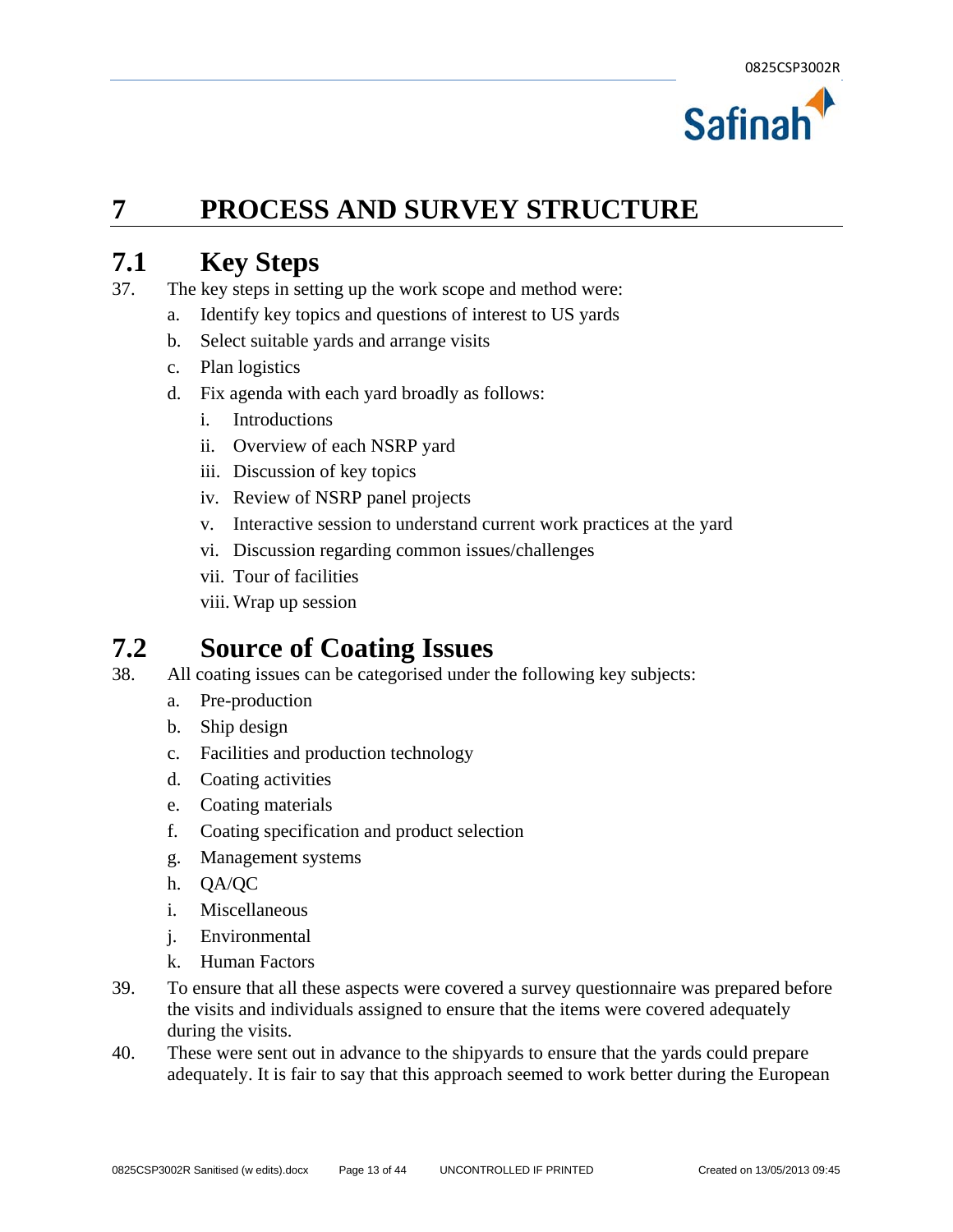

visit rather than the Far East visit (language difficulty was the main reason for poorer communications in Japan).

### **7.3 Survey Questionnaire**

#### **Questions/Topic Assignments during European Benchmarking**

#### **Responsibilities**

Each topical area has a lead team of two participants. The topic area leads will be asked to provide their observations during our out-brief meetings AND will be responsible for preparing a brief write up on the topic. The write up should address the specific questions asked but ALSO go beyond those questions into a general discussion of the following:

- What are the significant differences between the US practices and European/Far East practices in this area? What seems to drive those differences?
- What challenges and solutions in this area are common to US and European/Far East shipyards?
- Based on the observations, what technologies/processes should we be looking to improve or adopt?

*Everyone* is invited to comment on any topical area during our meetings and may also provide the leads with information to include in their write up. Everyone will also have an opportunity to edit the final report, so do not feel that you have to limit your observations to the assigned areas.

#### **Pre-production (Lead - KATTAN/BRODERICK)**

- If you have built Naval vessels, what differences do you see in the contracting process compared to a commercial vessel?
- Do you see the contracting process changing over the next 5 years?
- What problems are experienced with owners when agreeing contracts?
- What are the typical guarantees that your company requires from the paint company to cover paint between yourself and the owner?
- Are there particular guarantees required for specific areas e.g Ballast tanks, potable water, cargo tanks, under water hull?
	- o What guarantees are you aware of that owners require from the paint supplier and do you see this changing in the future?
- At what points in the ship building contract process are the coating Types, specifications and suppliers agreed?
- How does a contract differ for a vessel which is to have a foul release anti fouling compared to a vessel with a standard biocidal antifouling?
- How much variation on the agreed coating specification is allowed once the build contract is signed?
	- o E.g. can the supplier or paint type be altered?
- How detailed is the coating tender that is sent to the paint companies?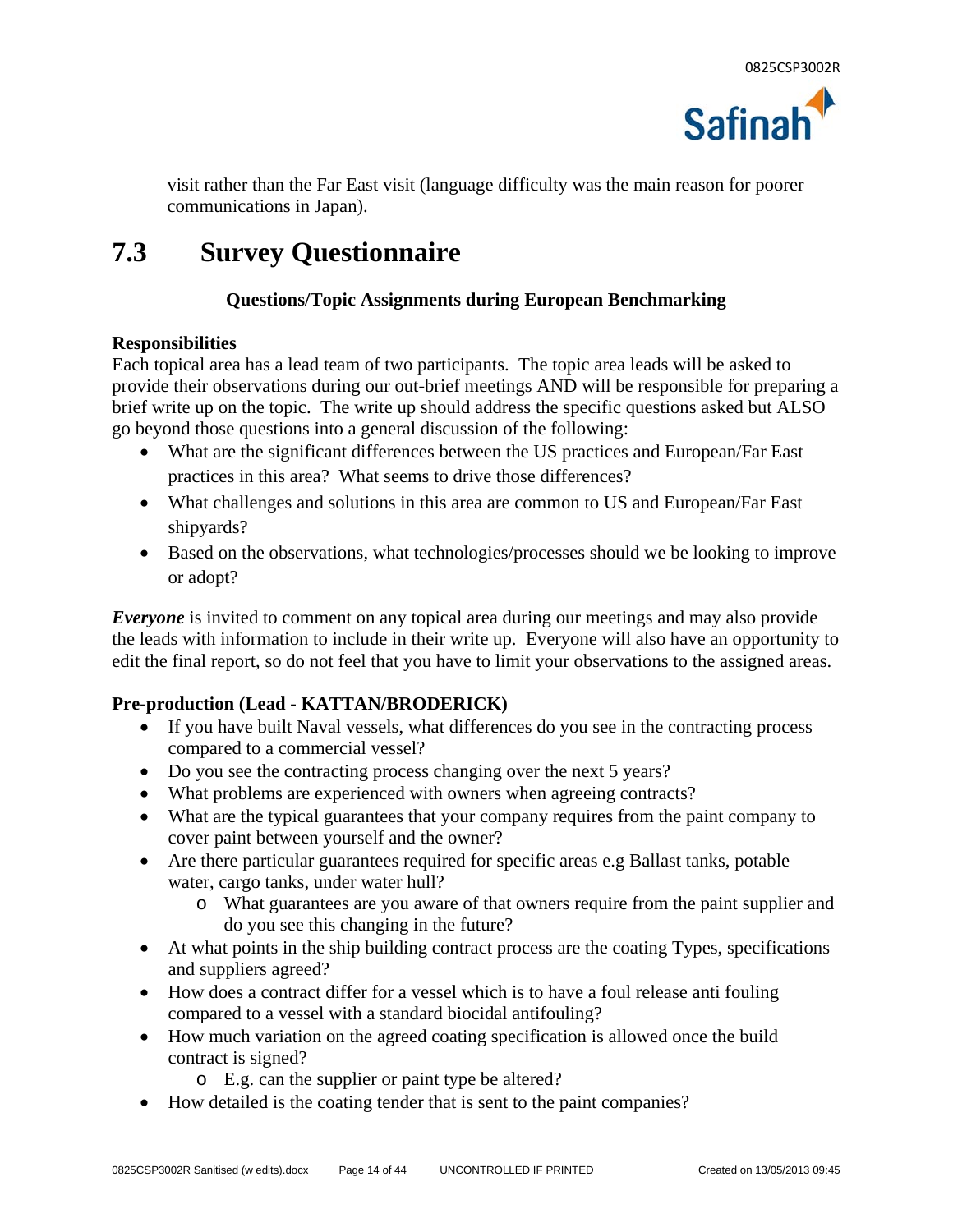

- o E.g. does it cover all areas of the ship, or only major areas, or external areas only?
- Can you describe your QC procedure for inspection of coatings during new build?
- What aspects of the coating process do you allow
	- a. The owners site team to inspect
	- b. The coating suppliers site team to inspect?

#### **Ship design (Lead – AULT & LOCKWOOD)**

- What steps does the yard take to improve vessel design to make them easier to coat?
- To what extent does your yard use aluminium in shipbuilding? Titanium? Stainless steels?
	- o How/why is the materials decision made (e.g., directed by owner, recommended by yard)
- How do you consider reductions in life cycle maintenance costs when making decisions during new build?
	- o Are cost savings measures effectively translated to life-cycle costs?
	- o Are initial costs the only measure of savings considered?
- Does the shipyard use smooth tank interiors? If so, where or when? If not, have they been considered?

#### **Facilities and Production Technology (Lead – AULT & LOCKWOOD)**

- What are the key pre-production steps for coating activities (e.g. estimating, planning, specification, purchasing)?
- What methods or processes are used to prevent heat damage to internal tank coatings when brackets or lugs are removed from the hull just prior to launch?
- What degree of automation has been attempted or is in regular use for coating activities?
	- o Share experiences identifying, justifying and implementing the automation.
	- o Share experiences with automation which was been considered and/or evaluated but is not in use.

#### **Coating Activities (Lead – ZEPEDA & COGSWELL)**

- What are the top 3 things the shipyard has done in recent years to improve throughput in coating activities?
- What are the top three present major challenges regarding coatings activities?
- What are the major challenges they will face in 5 years regarding coating activities?
- What surface treatment is used on disturbed areas (e.g., areas to be, or that recently were, welded)
- How is edge radiusing being achieved where required? What tools and techniques/media are being used?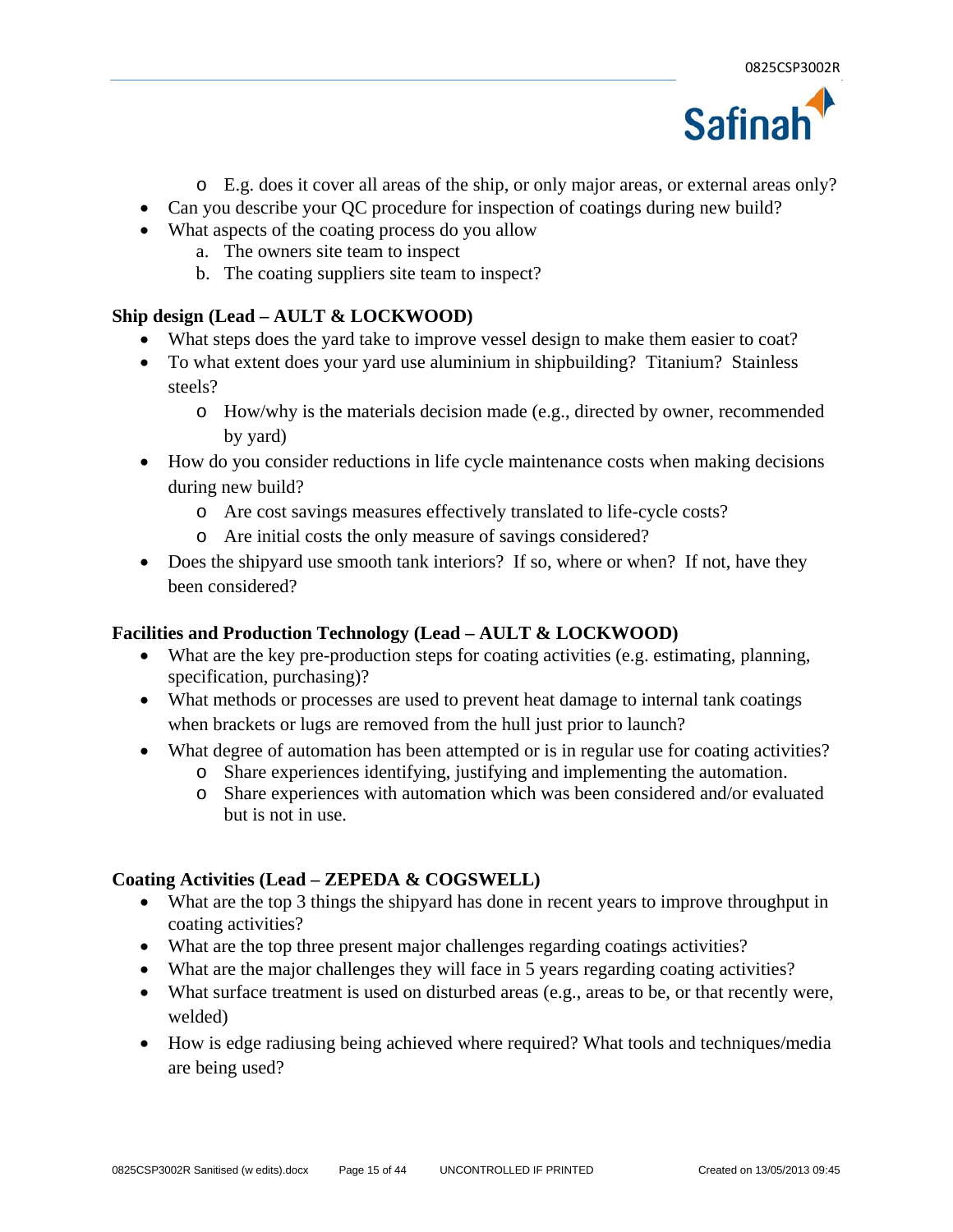

 When and where do you touch up damaged coatings in particular weld/hot work damaged areas?

#### **Coating specification/product selection (Lead – ZEPEDA & COGSWELL)**

- What are typical specifications and when and where are coating schemes applied for the major vessel areas:
	- o Outside hull
	- o Tanks
	- o Internal Ship Structure
	- o Decks
	- o External Ship Structure
	- o Cargo holds/tanks
	- o Others?
- What has been the impact of the IMO PSPC on product selection?
- What guarantees does the yard offer and what is done to manage claims?
- How do you consider reductions in life cycle maintenance costs when specifying coatings during new build?
- What is the typical number of coats applied and why?
- What is the typical coating thickness for tanks?
- What are typical re-coat windows? What challenges to re-coat windows pose?
- What is the overall timing of coating system application?
- What are the paint schemes for areas behind joiners bulkheads, insulated bulkheads. Do you spend time removing BB's, spatter and weld scars in these types of areas?
- Can you paint over electrical cables? If not how do you deal with the coating process around them?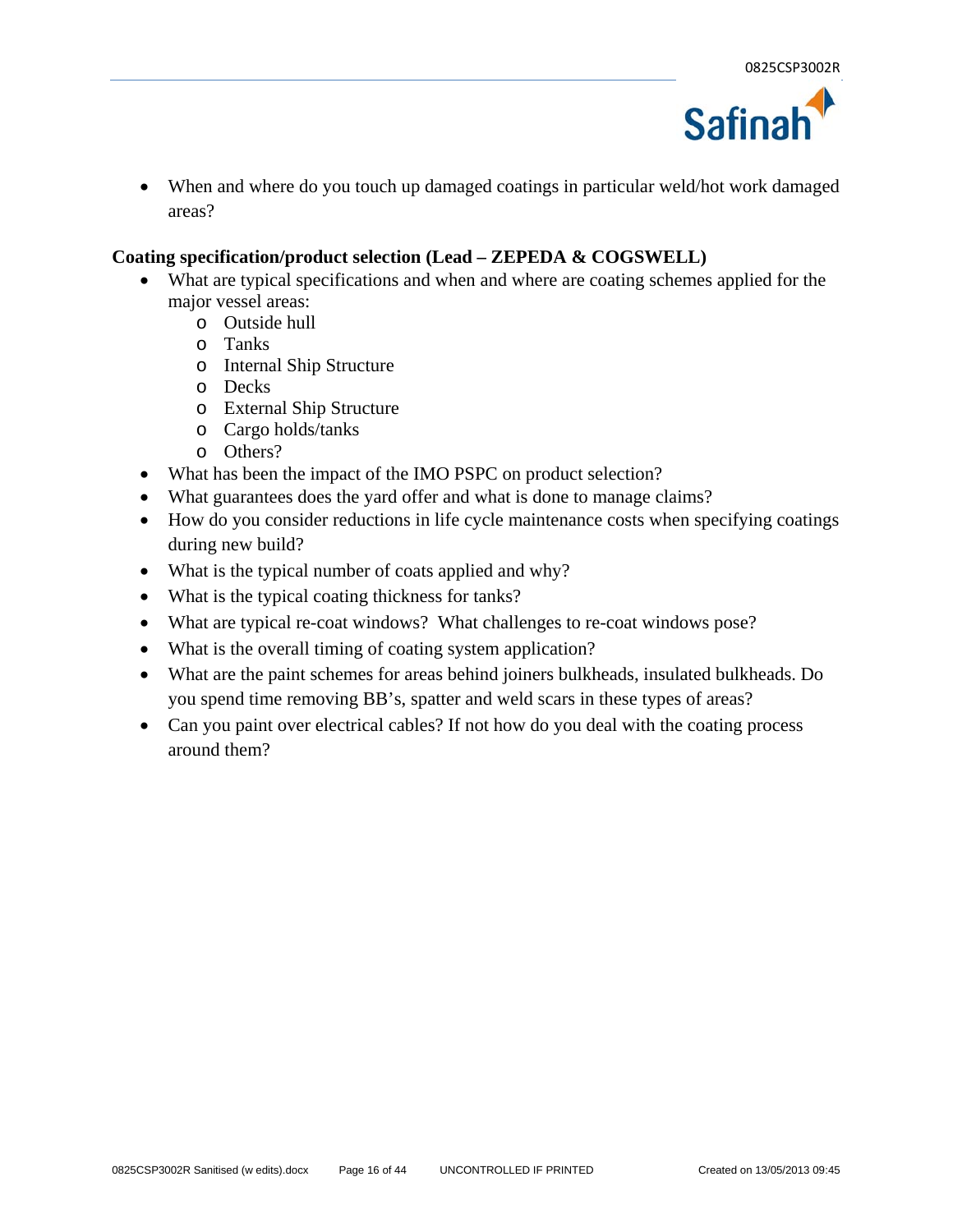

#### **Management systems (Lead – BLAKEY & CASTLE)**

Planning/Scheduling

- How does planning attempt to minimize re-work of applied coatings?
- How is re-work managed?
	- o What incentives do other trades have to minimize coating damage?
- What percentage of man-hours are typically coatings-related?
	- o New construction
	- o Repair/maintenance
- What percentage of coatings work man-hours are re-work?
	- o New construction
	- o Repair/maintenance
- How much coatings work is done in assembly vs. erection (i.e., what stages of construction contain the majority of coatings work)
	- o Is the timing of coating activities within the production cycle appreciably different to US Yards?
- What has been the impact of the IMO PSPC on planning/scheduling?

#### QA/QC

- What is the typical inspection process for coatings?
- Who is in an inspection team? What tools do they use?
- How is the inspection process documented?
	- o How do you manage documentation?
	- o How much documentation is required?
	- o How is the final acceptance of the quality paint product documented?
- What percentage of the ship QA costs/people is related to coatings?
- How much QA is in-process vs. inspection after the fact?
- What has been the impact of the IMO PSPC on QA/QC?

#### **Miscellaneous (Lead – BLAKEY & CASTLE)**

- What is the impact of PSPC and what lessons have you learned through its implementation?
- Are warranties typically offered?
	- o What are the performance criteria?
	- o What are the remedies if a coating does not meet the criteria?
- To what extent does your shipyard use subcontractor for painting activities?
	- o What criteria are used to determine what work is done by subcontractors versus in-house?
	- o How are subcontractors selected and managed?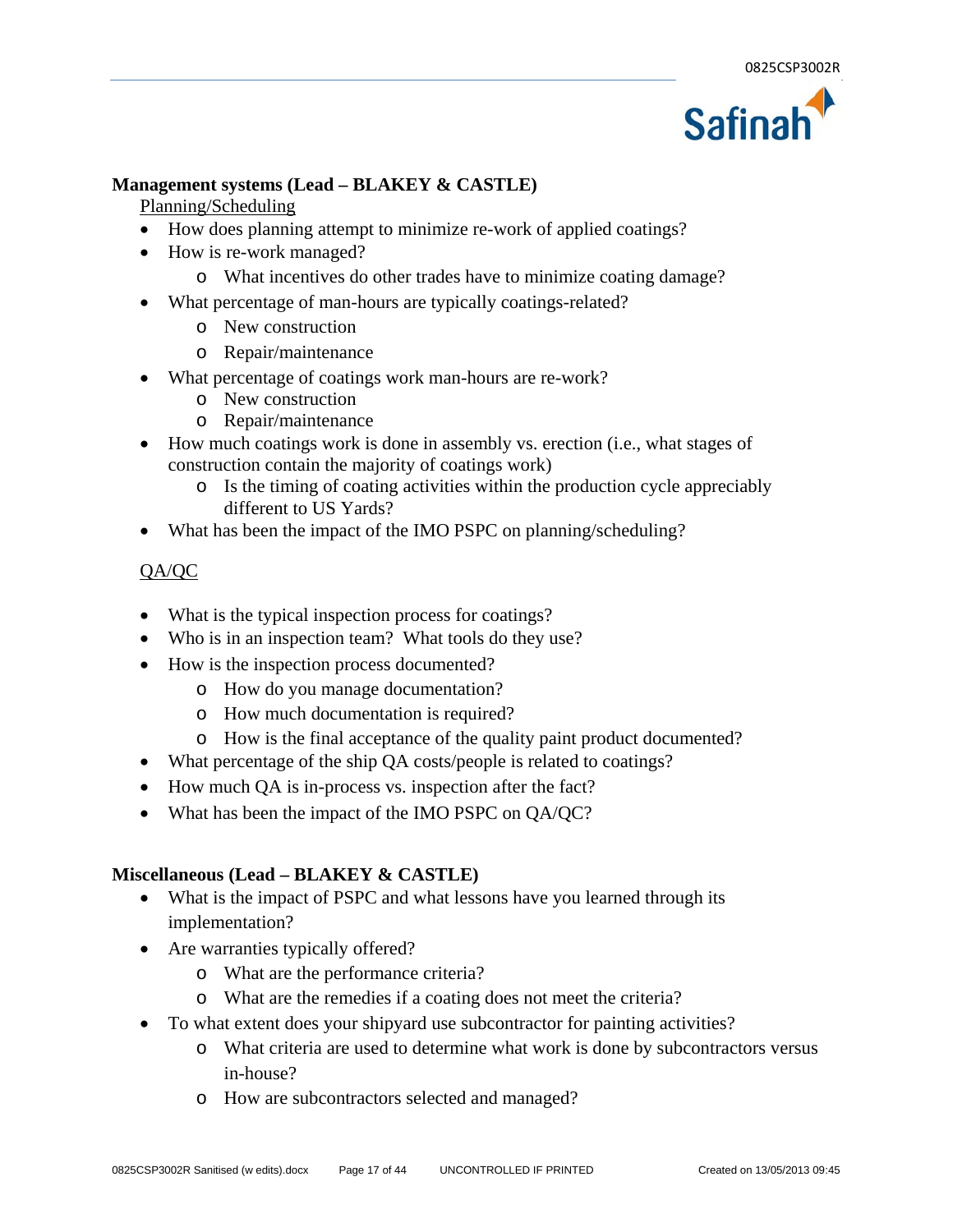

#### **Coating Materials (Lead – QUIERO & SAGASER)**

- Please share your experiences with the following coatings:
	- o Retention of pre-construction primer
	- o Foul-release coatings
	- o Polysiloxanes
	- o Hot metal spray
	- o Rapid cure, high build coatings ("single coat")
	- o Other new or innovative materials
- How much do you use high solids and ultrahigh solids coatings? Elaborate on advantages/challenges

#### **Environmental & Human factors (Lead – QUIERO & SAGASER)**

Environmental

- What are the major environmental challenges the yards are facing and how are they being dealt with?
- What environmental compliance constraints do you have?
	- o VOC emissions
	- o Material restrictions
	- o Other issues

#### Human Factors

- Workforce development
	- o How does the shipyard train personnel in the protective coatings value chain (painters, blasters, QA/QC, planners, etc)?
	- o Is an aging workforce a problem in your shipyard? If so, what strategies are used to mitigate the issues?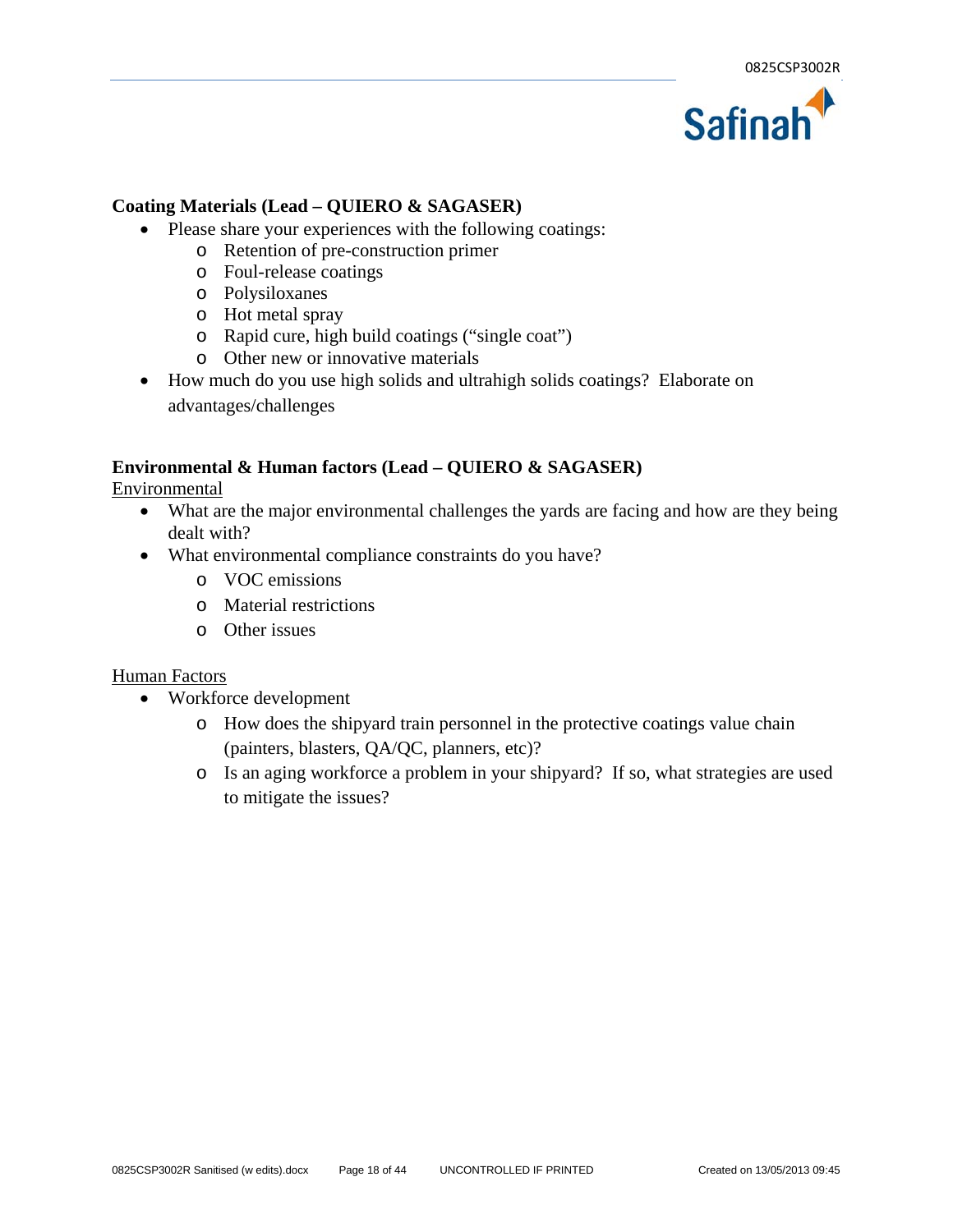

### **8 NAVAL AND COMMERICAL SHIP COATING ACTIVITIES**

## **8.1 Overview 41 Considering the ben**

- 41. Considering the benchmarking results there is merit in summarising the key differences between the coating activities as carried out on commercial ships as opposed to naval vessels. These observations are based on information gleaned during the visits.
- 42. Perhaps the most salient observation can be summarised as follows:

*"The commercial owner inspects the ship before he takes delivery. The Naval owner inspects the paperwork after the ship has gone"* 

- 43. Whereas this may not be a true reflection of the physical process, it perhaps does reflect the perception that naval vessels in general generate more documentation than their commercial equivalents to arrive at the same outcome. It may also reflect that the commercial owner has less power over the shipyard and therefore uses physical inspection to mitigate risk while work is in progress, while the Navy owner focuses on document review post vessel delivery, because the documentation is available.
- 44. Coating activities on vessels generally take place in 4 locations:
	- a. Prime line
	- b. On block
	- c. Post erection
	- d. Post launch.
- 45. For the purposes of this work the pre-construction primer line has been ignored as it is an automated process with very mature technology.
- 46. The remaining 3 locations are simply split into two:
	- a. At assembly (on block)
	- b. Post erection
- 47. Based on Japanese yard data, for a typical commercial ship the breakdown of man-hours expended on surface preparation and coating work would fall into the following ratio
	- a. At assembly  $-40-45%$
	- b. Post erection  $-55\% -60\%$
- 48. While for a Naval ship the figures would be
	- a. At assembly  $-10\% 15\%$
	- b. Post erection  $-85% 90%$
- 49. Whereas the exact figures of man-hours used are not relevant and would generally be commercially confidential, it is clear that for both commercial and naval vessels, whereas the greater surface areas treated are usually at assembly the smaller areas post erection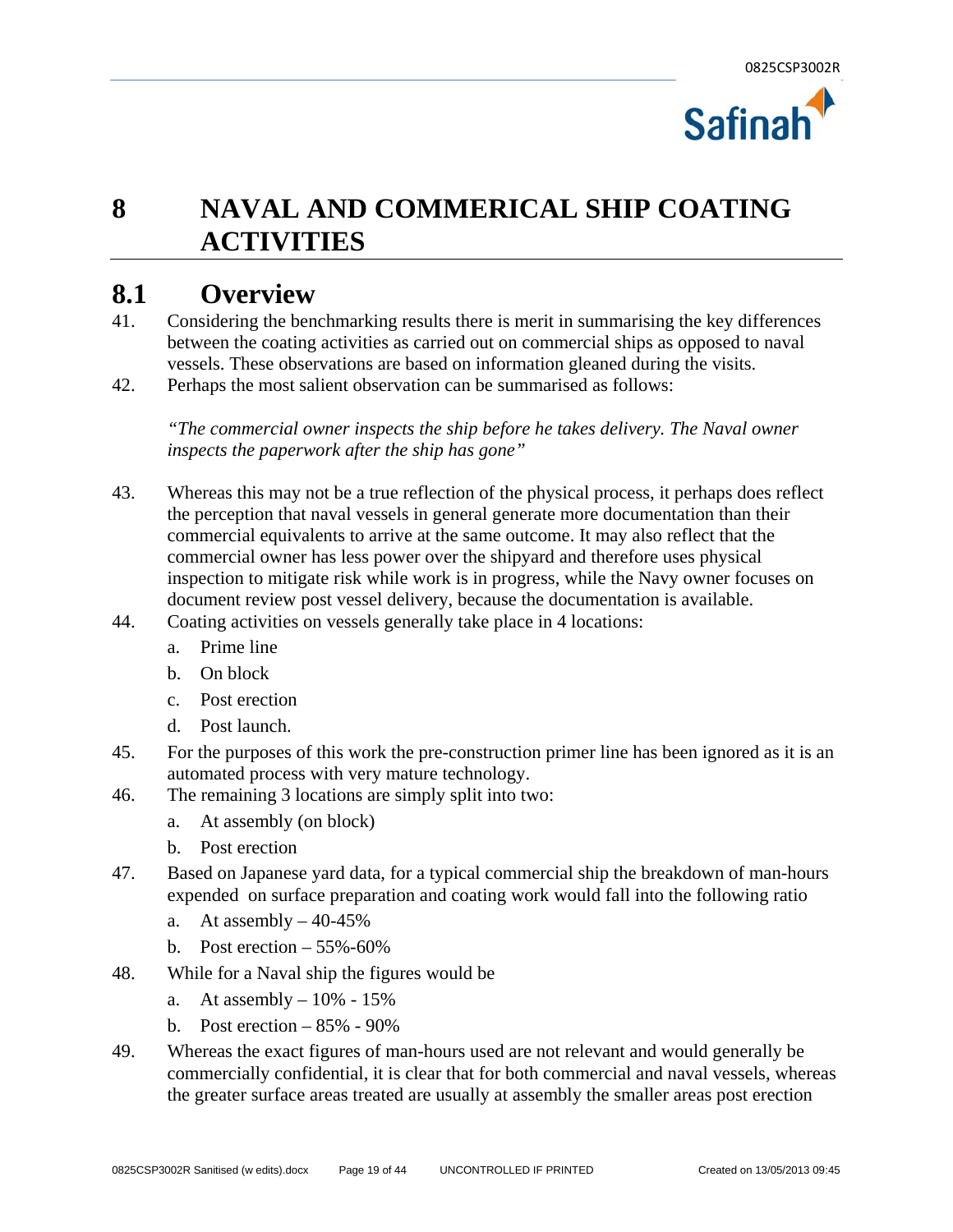

and the resultant hot-work damages and repair can consume significantly more manhours.

- 50. Based on European yard data the cost ratio of carrying out work at assembly when compared to Post erection is a 12 fold increase in the price per square foot i.e. if it costs \$1 at assembly it will cost \$12 post launch per square foot.
- 51. A study carried out by Safinah Ltd in the mid-1990's showed that in a commercial yard carrying out first time coating activities in at Assembly was typically 2.5 times cheaper than carrying them out Post-erection.
- 52. While a Benchmark study carried out by Safinah of the US yards under a previous NSRP study gave the following values:

| Unit of measure        | USA yards | Asia | Europe |
|------------------------|-----------|------|--------|
| Man-hours per GT       | 100       | 6    | 12     |
| for coating activities |           |      |        |
| (primer line,          |           |      |        |
| assembly and post-     |           |      |        |
| erection)              |           |      |        |
| Cost per GT for        | 100       | 11   | 81     |
| coating activities     |           |      |        |
| (primer line,          |           |      |        |
| assembly and post-     |           |      |        |
| erection)              |           |      |        |

- 53. On the face of it one could wrongly conclude that the US yards lag considerably behind their international rivals. However this would not be entirely true. The reasons are as follows:
	- a. Naval vessels tend to be relatively smaller and more consistently complex vessels. In a paper published in 2007 (Warship Design Complexity – Measurement and Valuation by Noel-Johnson and Kattan, RINA Warship 2007 – The affordable Warship Conference, Bath, UK) considered a measure of complexity as a relationship between the total enclosed volume of the hull and superstructure against the lightship mass. On that basis Naval ships were on average significantly more complex than even quite complex commercial vessels such as RoPax ferries. Other studies carried out by Kattan at Newcastle University in the early 90's (unpublished) confirmed this by assessing CGT relationships for Naval and commercial vessels.
	- b. It is a fact that naval vessels in general incur a far greater number of design and engineering changes through their construction period. This can be a function of many factors:
		- i. Relatively low level of design maturity at start of build
		- ii. Required upgrades and design changes resulting from the relatively long build period and the desire to ensure the adoption of latest technologies.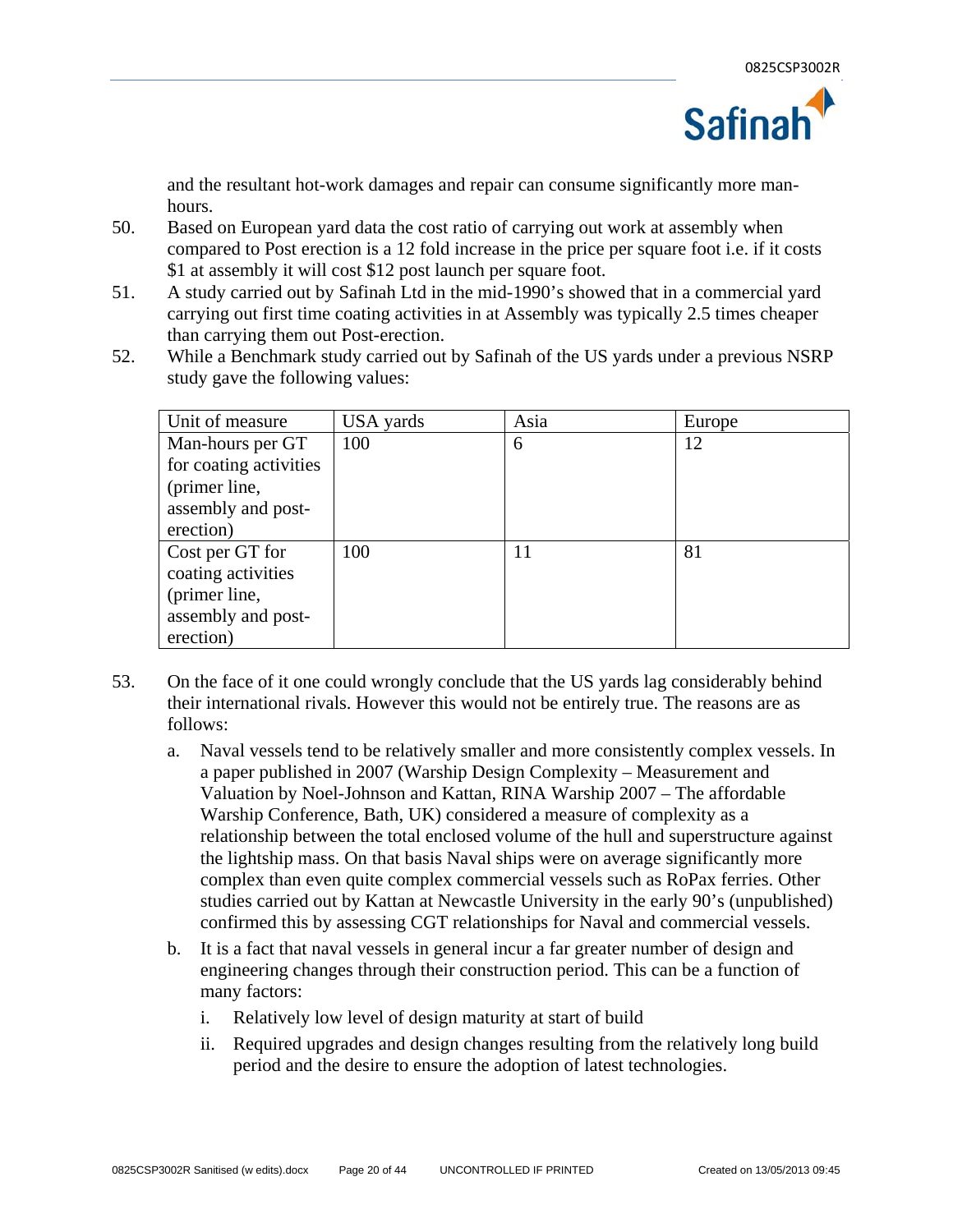

- iii. A difference in the coating strategy adopted with a greater acceptance of Poserection coating work by Naval Builders (accepting that there will be hot work damage resulting from design and engineering changes).
- iv. The relative inability to close off spaces and not need to re-enter them once completed, resulting in damage to coated surfaces.
- v. The painting specification is generally more onerous than commercial ships in the following key areas:
	- Documentation requirements (as also evidenced by a pervious NSRP SPC project).
	- Surface preparation requirements
	- Total coats of paint applied in the chosen schemes.
	- Increased inspection burden
- 54. In addition it should be noted that within the US the behaviour of private yards and commercial yards can vary significantly.
- 55. For these reasons it should come as no surprise that the US yards direct productivity measures are likely to appear worse. In fact from the trip and in discussions with Japan 1, which builds both Naval and Commercial vessels, then their productivity for commercial ships was about 3 times better in sqm per man-hour than their own productivity on naval ships.
- 56. All these factors reinforce the need for finding better engineering solutions to the coating of Naval vessels and the removal of any extra work and effort (in particular documentation and audit oversight) to allow increased focus on the practical process that really matters.
- 57. It would be wrong to conclude that commercial shipyards have solved the problems of coating ships. They have not. However they have better optimised their processes and aligned them with their build strategy.
- 58. One of the common themes that came to light in the discussions with the yards visited is that all the yards are pretty much using the same technologies for surface preparation and coating application (no one had some magic tool or equipment that others had not considered or seen equivalent of). However the availability of some small tools (e.g. Perago wheel for mechanical surface preparation) may offer some benefits to some of the US yards.
- 59. The main differences would seem to have stemmed from:
	- a. Integration of coating work with other activities
	- b. Improved design o assist coating work
	- c. Allocation of man-hours for hot-work damage and repair to the departments who cause them to be incurred (let the extra work be reflected in the man-hours/cost of other trades).

The simplicity of the commercial approach can be summarised by the flow chart in Figure 7.1 from one of the Japanese yards (this is in small scale to fit in the report, but can be enlarged by copying to powerpoint).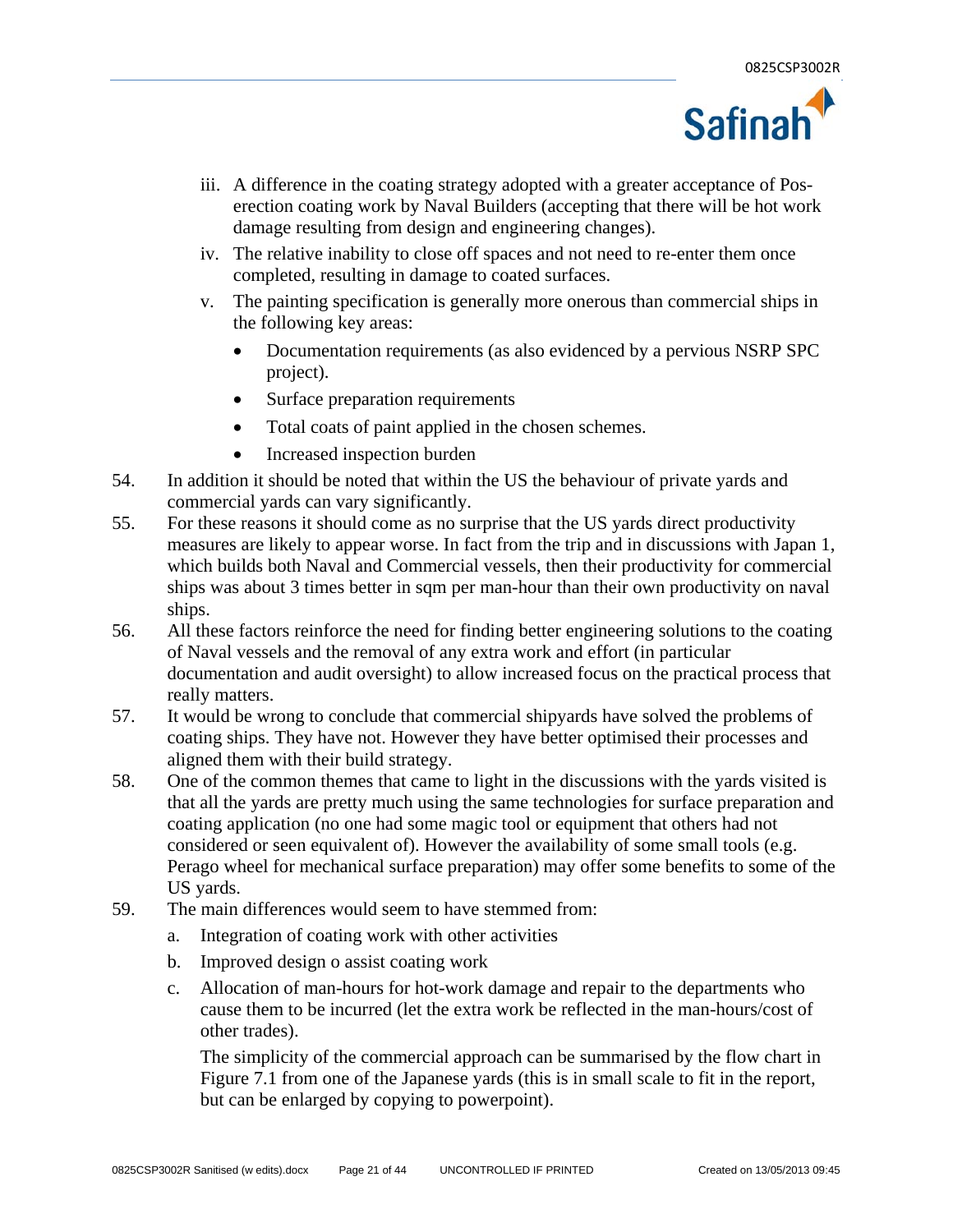

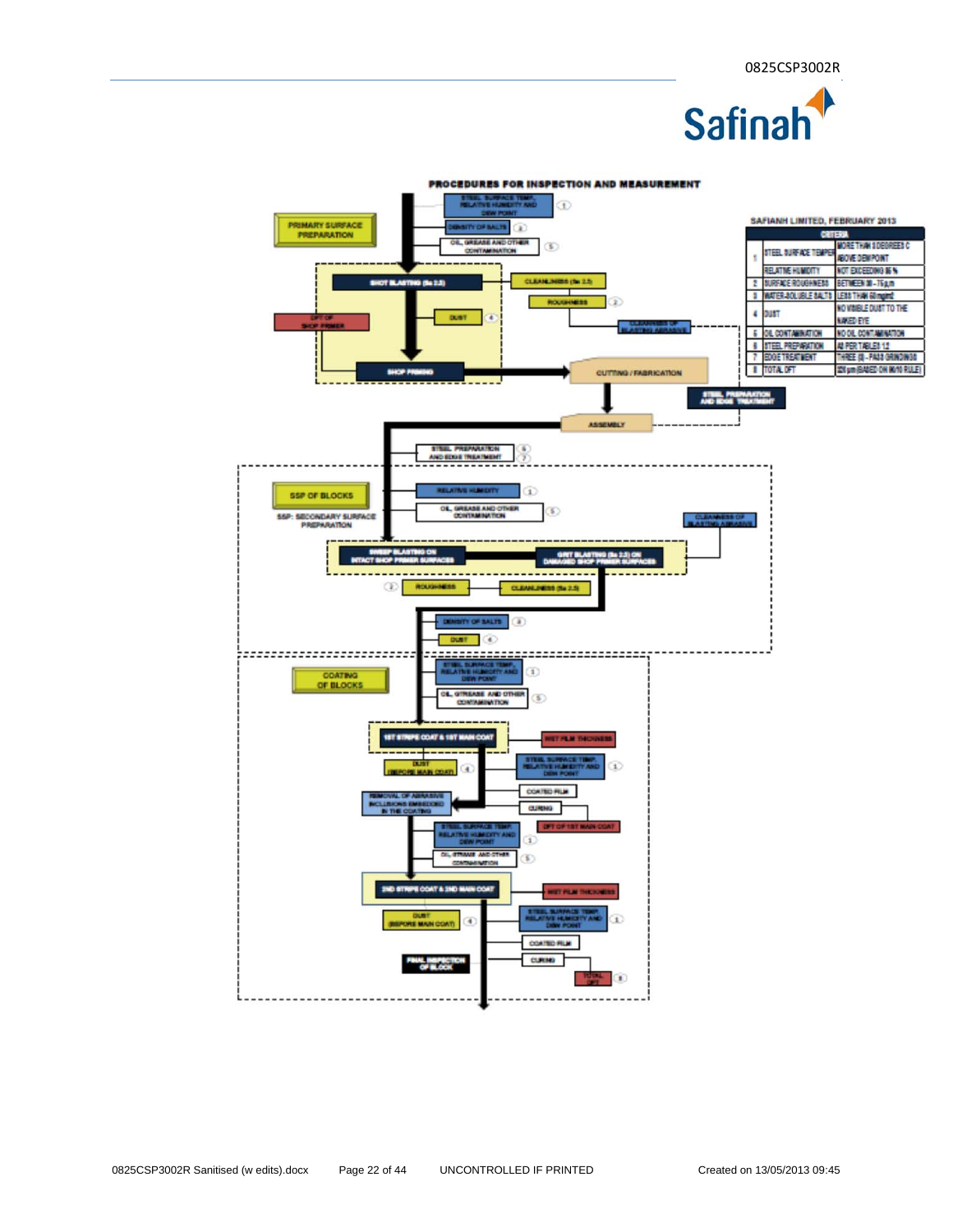

*Figure 7.1 Japanese yard flow chart.* 

- 60. Simple Key to above:
	-

 Yellow and white boxes - surface inspection Red boxes - paint inspection Light Blue - environmental records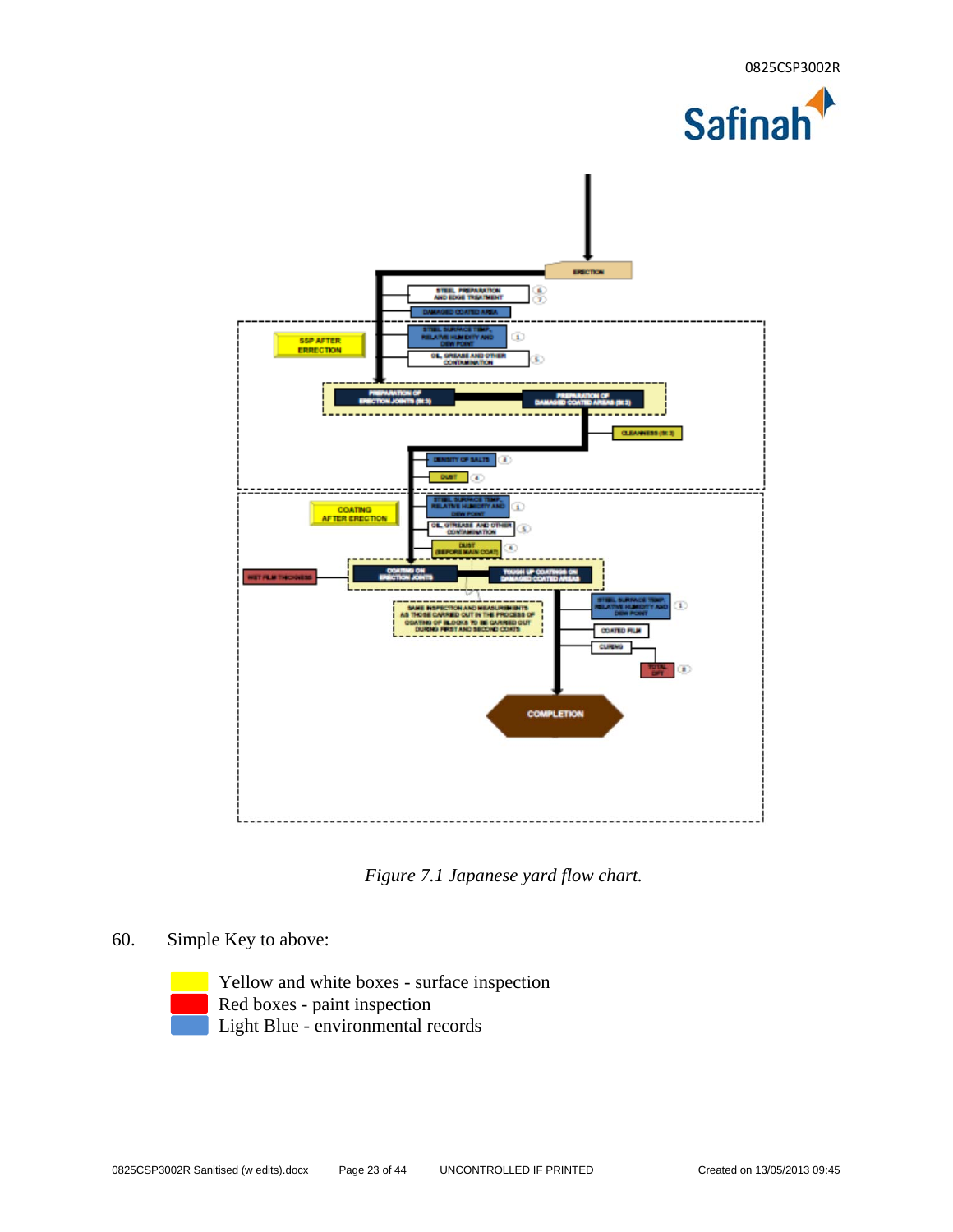

- 61. The flow chart reflects the current state of commercial shipbuilding procedures during production process of commercial ships. One new feature that has emerged for commercial ships is the need to create an "as built" record of how ballast tanks are coated (The Coating Technical File as required by the IMO Performance Standard for Protective Coatings). This has resulted in a number of the yards developing some form of computerised record keeping system (Prime ship by Class NK and Europe 2 internal system). These have a similar target to the Paperless QA project that NSRP SPC is already undertaking.
- 62. There may be merit to simply flow chart the current US shipyard required procedures to understand where they deviate from the above commercial ship yard flow chart and to determine the reasons/background to any deviations and to collate the justification for those deviation and re-assess the rational of all of them with a view to streamlining the current process.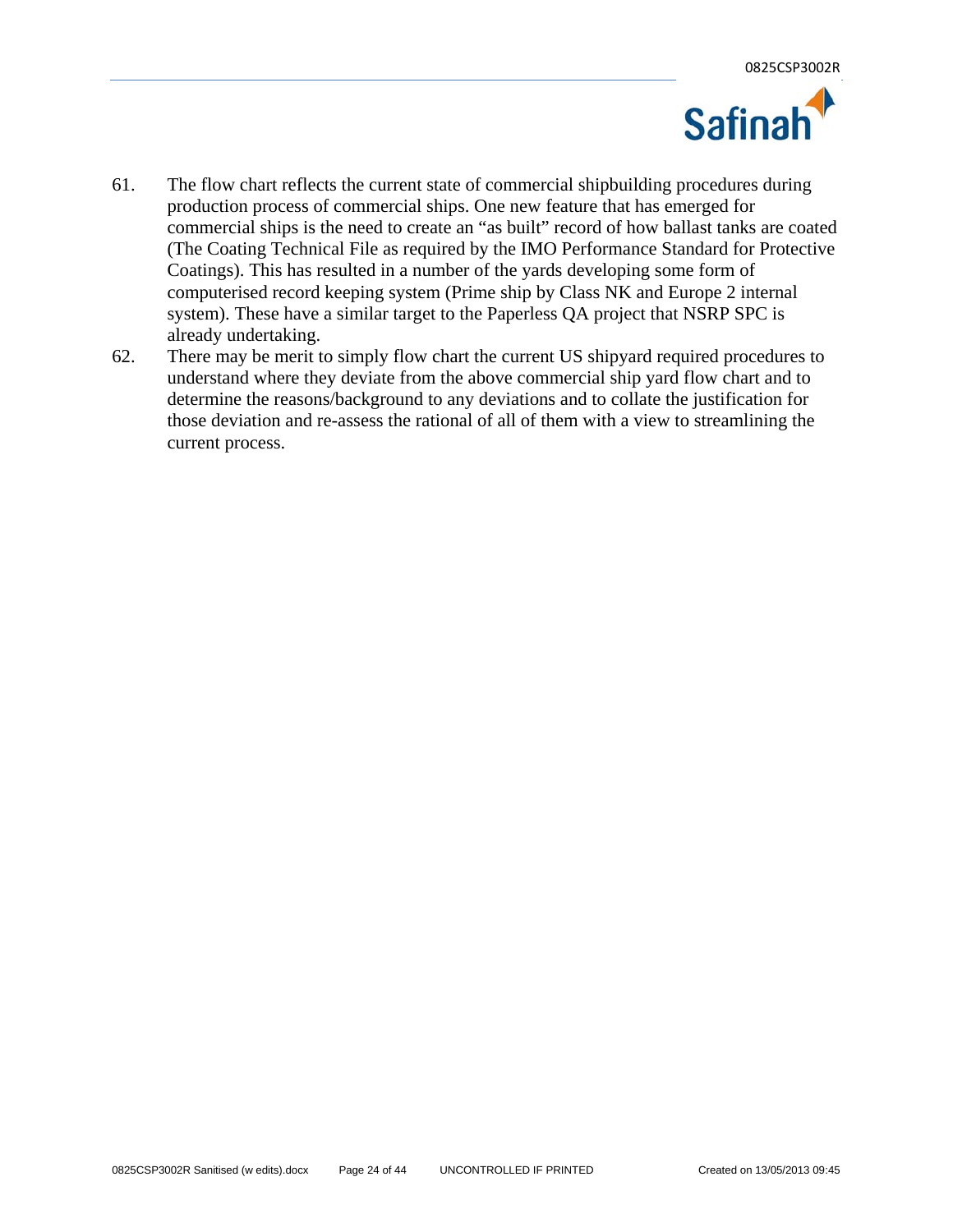

### **9 WEIGHTINGS AND ASSEMENTS**

### **9.1 Qualitative Approach**

- 63. Given the breadth of the work undertaken and the experience of the various team members then a simple assessment method was developed. The approach took into account two key factors:
	- a. Other benchmarking work already carried out by NSRP and the way the data was presented
	- b. Other work done on benchmarking the US yards coating process as carried out by the SPC panel in the early 2000's.
- 64. Based on these then the following approach was adopted:
	- a. For each category as follows
		- i. Ship design
		- ii. Facilities and production technology
		- iii. Coating activities
		- iv. Coating specification/product selection
		- v. Management systems (planning/QA etc.)
		- vi. Coating materials
		- vii. Environmental
		- viii. Human factors
		- ix. Other/Misc issues
	- b. A scoring system of  $1 5$  was devised, whereby 5 meant state of the art while 1 meant a basic level of technology.
- 65. In all such activities it does not mean that a yard with level 5 across the board is more efficient or productive. The key is to be at a balanced level of technology across all the aspects and to pick the level of technology that best suits the particular yards cost structure (i.e. do not overspend on technology but do not underinvest).

### **9.2 Scoring Method**

66. At the end of the European visit the US yards were asked to go back and consider the weightings they would give their own facilities across these elements and the results were collated by Elzly Corp and averaged giving the US yards the following average scores:

| Item                                        | Score $1-5$ |
|---------------------------------------------|-------------|
| Ship design                                 | 3.75        |
| Facilities and production technology        | 3.50        |
| Coating activities                          | 3.30        |
| Coating specification and product selection | 3.30        |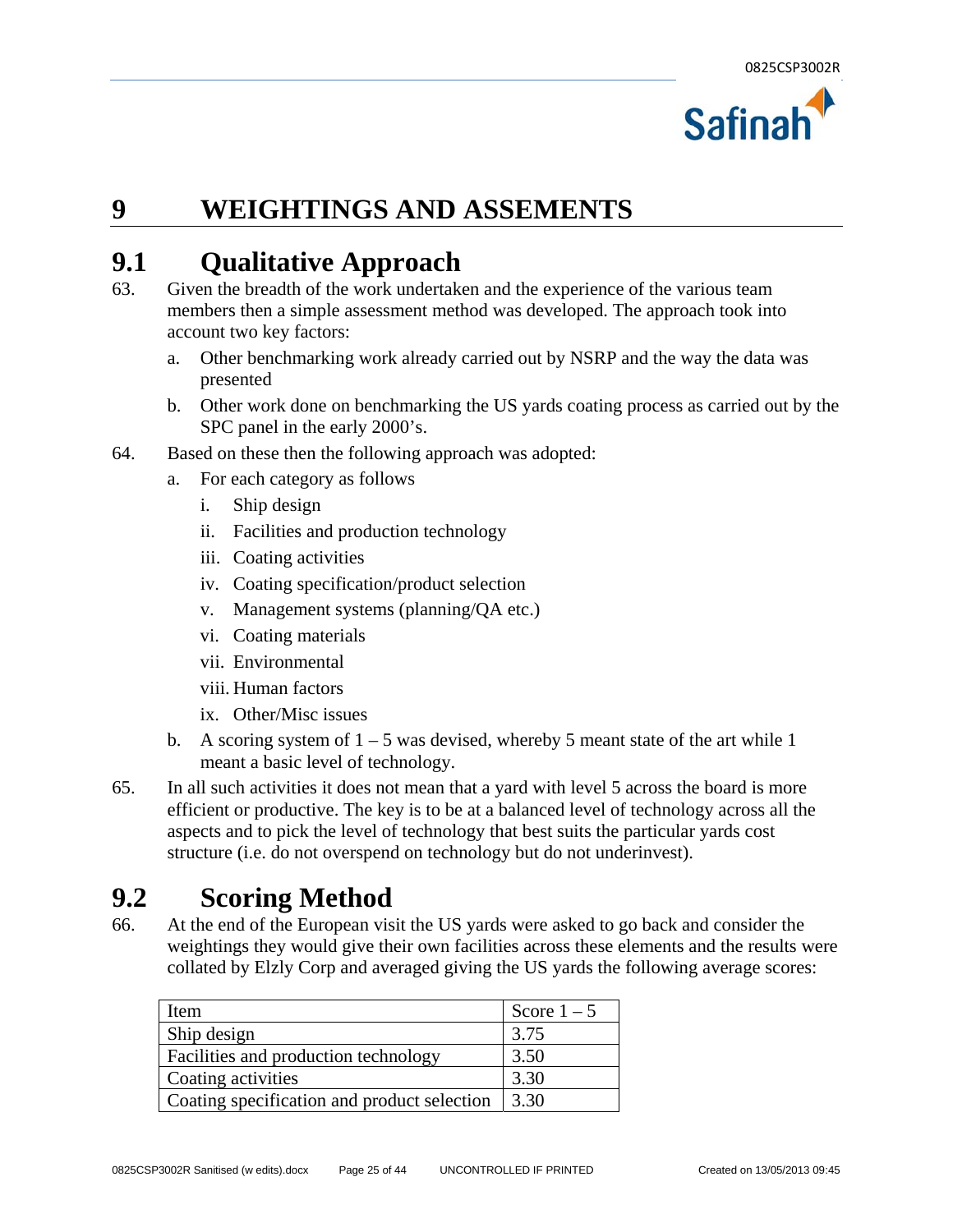

| Planning and scheduling  | 3.25 |
|--------------------------|------|
| QA/QC management systems | 3.25 |
| Coating materials        | 3.40 |
| Environmental            | 3.75 |
| Human factors            | 3.50 |
| Other                    | 3.25 |
| Overall average          | 3.43 |

67. The European yards scores were similarly collated and averaged as follows:

| Item                                        | Score $1-5$ |
|---------------------------------------------|-------------|
| Ship design                                 | 4.00        |
| Facilities and production technology        | 4.00        |
| Coating activities                          | 3.50        |
| Coating specification and product selection | 4.00        |
| Planning and scheduling                     | 3.60        |
| QA/QC management systems                    | 3.80        |
| Coating materials                           | 3.60        |
| Environmental                               | 3.60        |
| Human factors                               | 3.50        |
| Other                                       | 3.40        |
| Overall average                             | 3.70        |

68. The Japanese yards scores were similarly collated and averaged as follows

| Item                                        | Score $1-5$ | Score $1-5$ |
|---------------------------------------------|-------------|-------------|
|                                             | Inc Japan 3 | Ex Japan 3  |
| Ship design                                 | 3.0         | 3.6         |
| Facilities and production technology        | 3.2         | 3.9         |
| Coating activities                          | 3.3         | 3.4         |
| Coating specification and product selection | 3.4         | 3.5         |
| Planning and scheduling                     | 3.7         | 3.95        |
| QA/QC management systems                    | 3.7         | 3.75        |
| Coating materials                           | 3.2         | 3.25        |
| Environmental                               | 3.4         | 3.2         |
| Human factors                               | 3.0         | 3.0         |
| Other                                       | 2.9         | 3.0         |
| Overall average                             | 3.3         | 3.46        |

69. Thus on average the results can be summarised as follows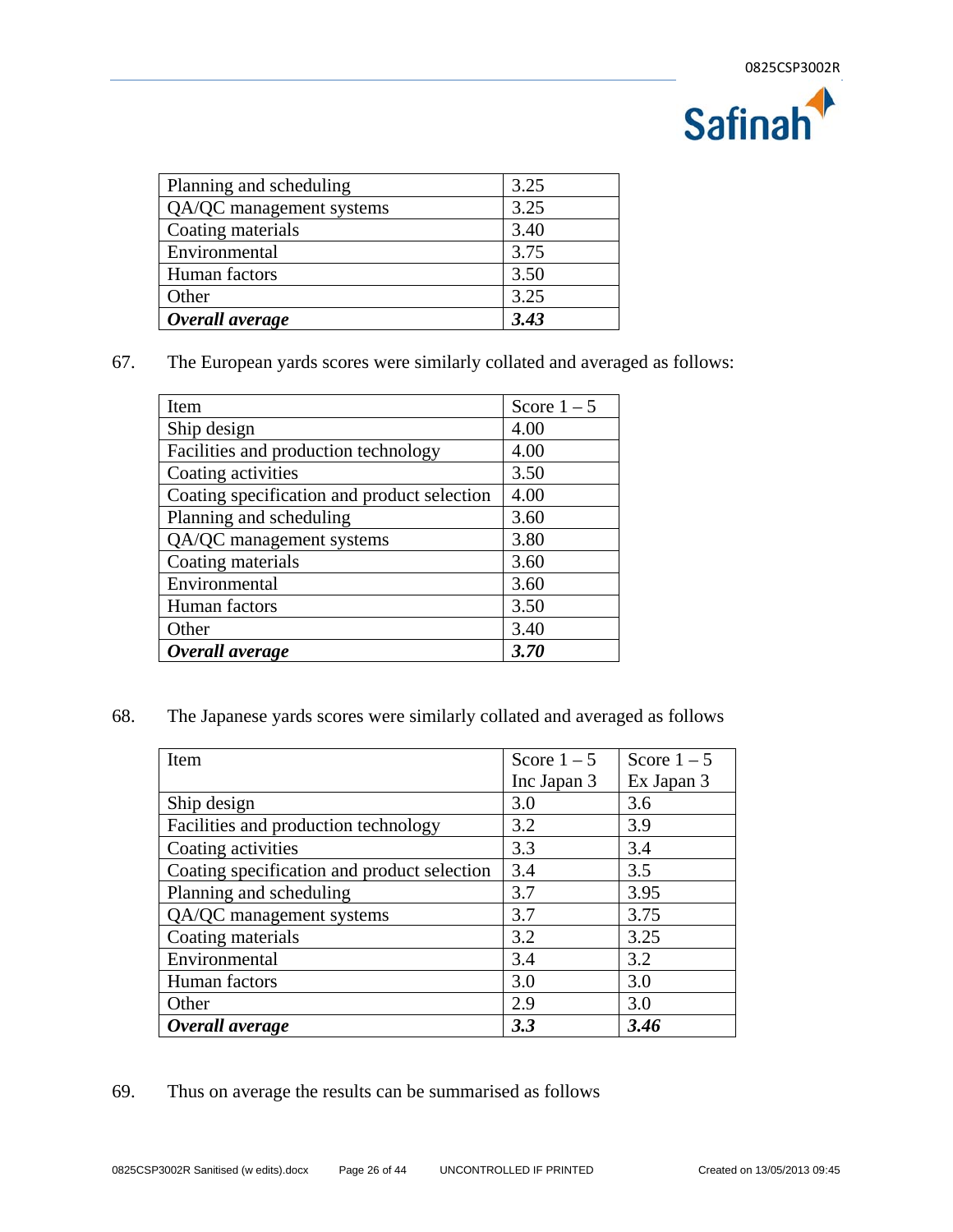

| Item                                 | Score $1-5$ | Score $1-5$ | Score $1 -$ | Score $1-5$ |
|--------------------------------------|-------------|-------------|-------------|-------------|
|                                      | <b>USA</b>  | Europe      | 5           | Japan ex    |
|                                      |             |             | Japan inc   | Japan 3     |
|                                      |             |             | Japan 3     |             |
| Ship design                          | 3.75        | 4.00        | 3.0         | 3.6         |
| Facilities and production technology | 3.50        | 4.00        | 3.2         | 3.9         |
| Coating activities                   | 3.30        | 3.50        | 3.3         | 3.4         |
| Coating specification and product    | 3.30        | 4.00        | 3.4         | 3.5         |
| selection                            |             |             |             |             |
| Planning and scheduling              | 3.25        | 3.60        | 3.7         | 3.95        |
| QA/QC management systems             | 3.25        | 3.80        | 3.7         | 3.75        |
| Coating materials                    | 3.40        | 3.60        | 3.2         | 3.25        |
| Environmental                        | 3.75        | 3.60        | 3.4         | 3.2         |
| Human factors                        | 3.50        | 3.50        | 3.0         | 3.0         |
| Other                                | 3.25        | 3.40        | 2.9         | 3.0         |
| Overall average                      | 3.43        | 3.70        | 3.3         | 3.46        |

- 70. Thus it can be seen that coating vessels employs quite mature technology with the results across the yards visited very similar on average. This can be considered both positive and negative.
- 71. The positive aspects are:
	- a. All yards building warships are almost identical in the abilities (Japan ex Japan 3 and the USA yards).
	- b. It is likely that the US yards are on a level footing with other yards in terms of technology employed.
- 72. The negative aspects are in effect opportunities and these will be discussed in section 12 of this report. However in simple terms:
	- a. The US yards lag behind the European builders of complex ships, indicating that there are opportunities for productivity improvements
	- b. There are opportunities for reducing in service operational costs.
	- c. It is unlikely that there is a miracle panacea that would solve all the coating issues being faced by US yards, instead there is a need for a methodical and systematic approach to ensure that the best solutions available are adopted.
	- d. The current technology employed is quite mature and hence there is little opportunity at present to make a step change in productivity based on technology improvement, without significant investment in Research to drive future technology development. This may present a key role for academia in the USA and elsewhere.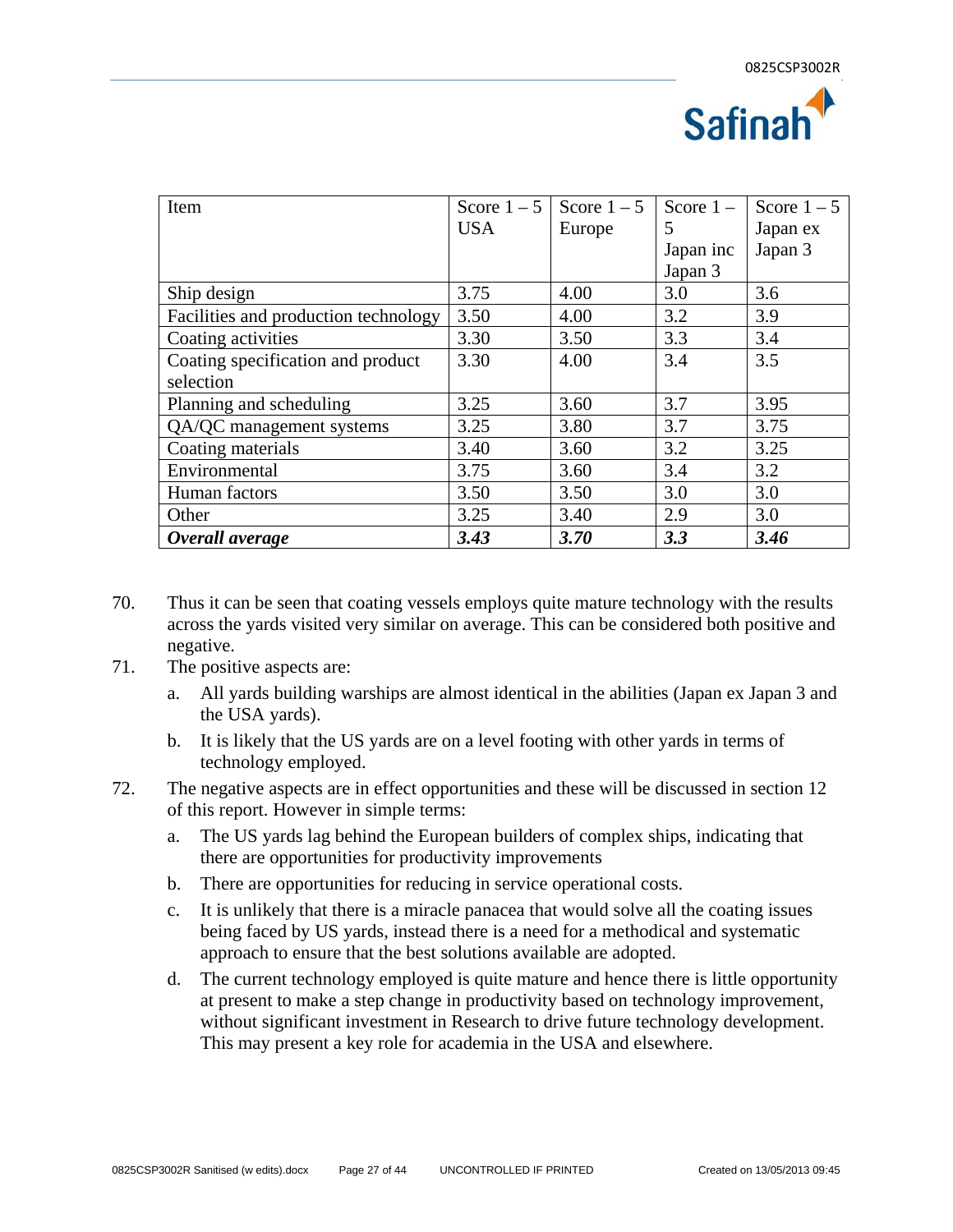

### **10 RESULTS**

### **10.1 Overall Findings**

73. The results are best presented in a graphical format for each key activity area as shown in Figure 10.1.



*Figure 10.1 Overall results presented graphically* 

74. The graphic representation demonstrates a saw tooth effect indicating that all yards are good at some things and not so good at others. Keeping in mind that the ideal yard would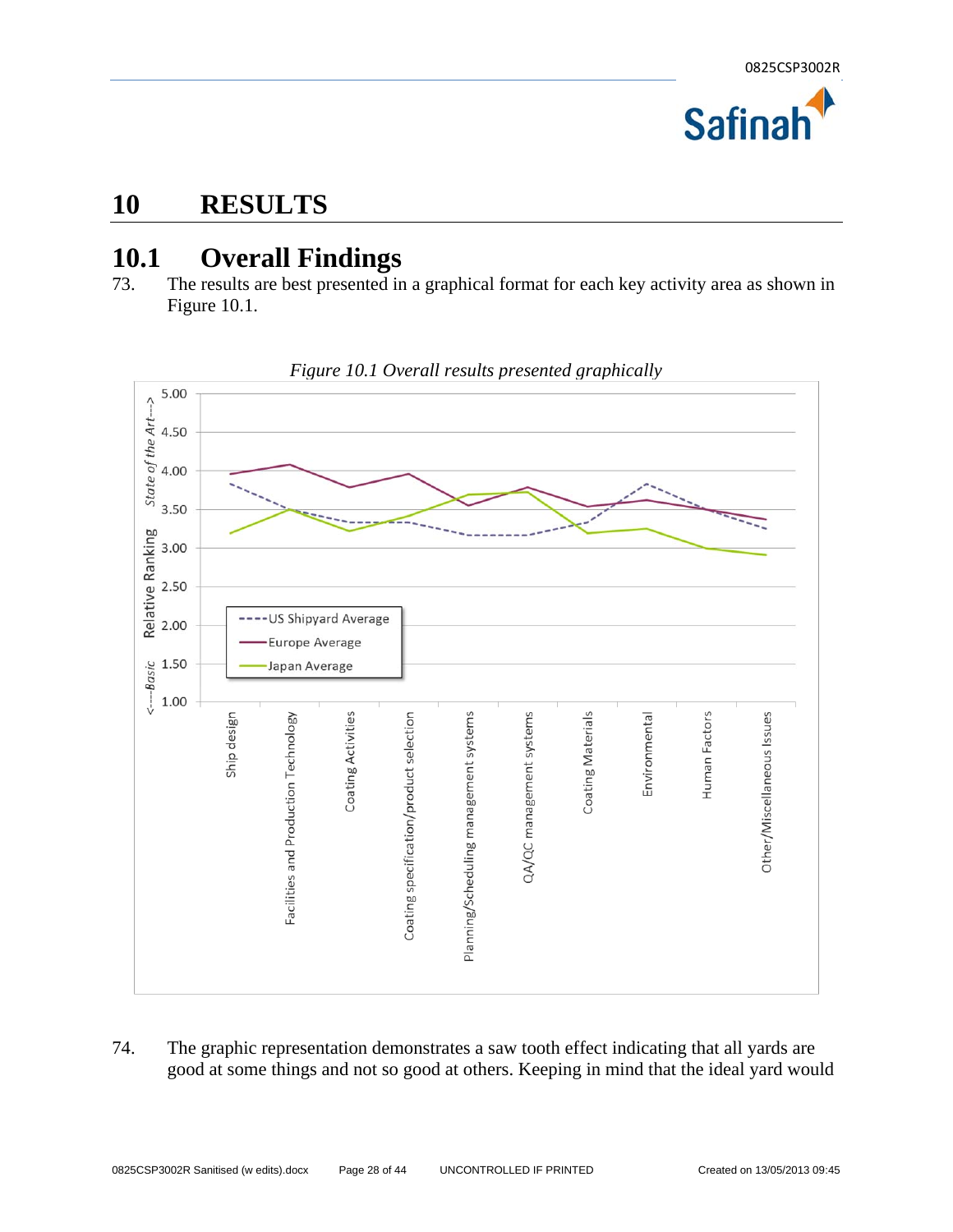

have a horizontal line across an appropriate technology level that is it has a balanced process performing at an acceptable level.

- 75. Some activities show a wide spread of competence (e.g. ship design, while others show a narrow range of capabilities e.g. planning and scheduling.
- 76. Some elements can be picked out as shown in figures 10.2, 10.3 and 10.4



*Figure 10.1 Design possibilities*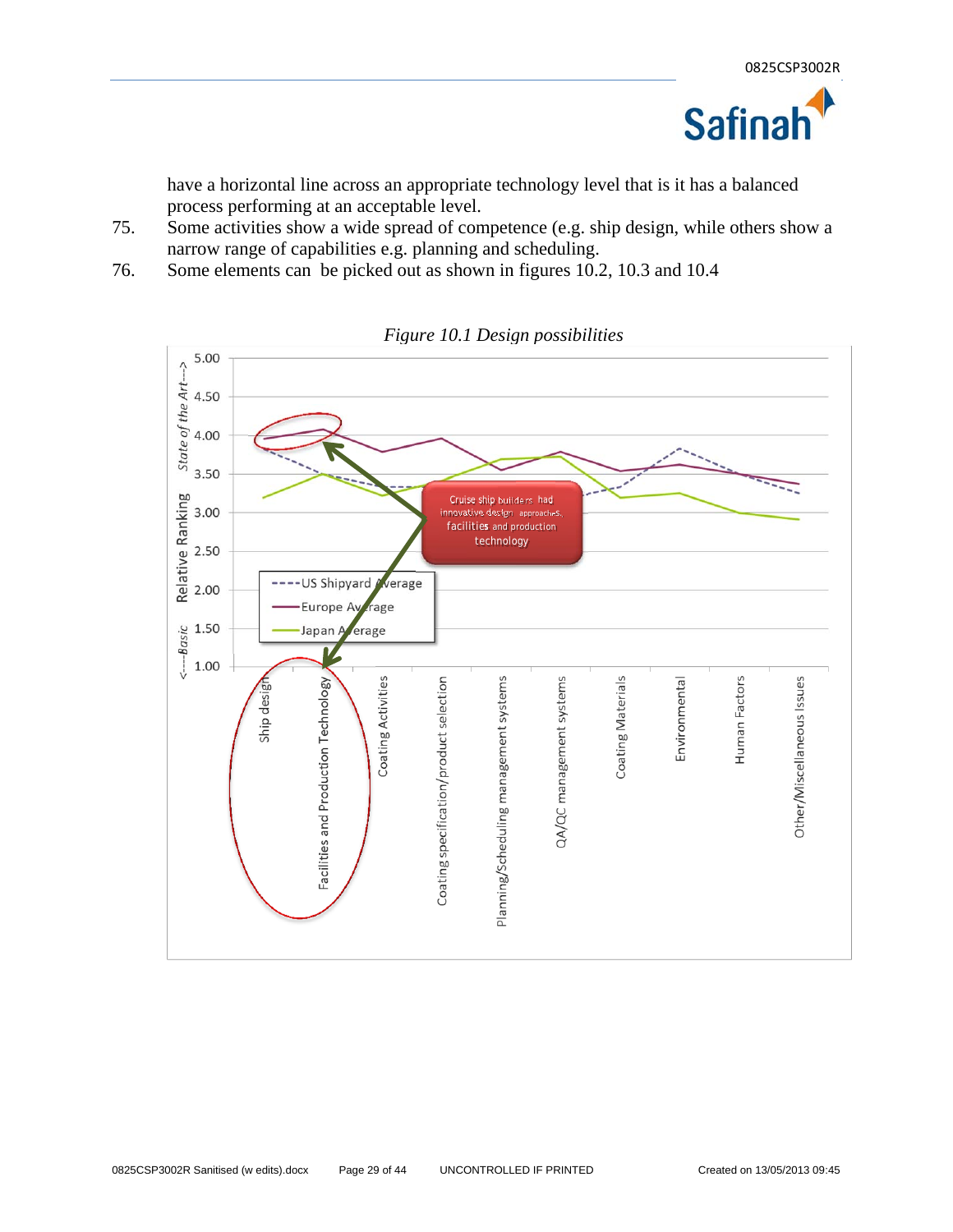



*Figure 10.2 Planning and scheduling*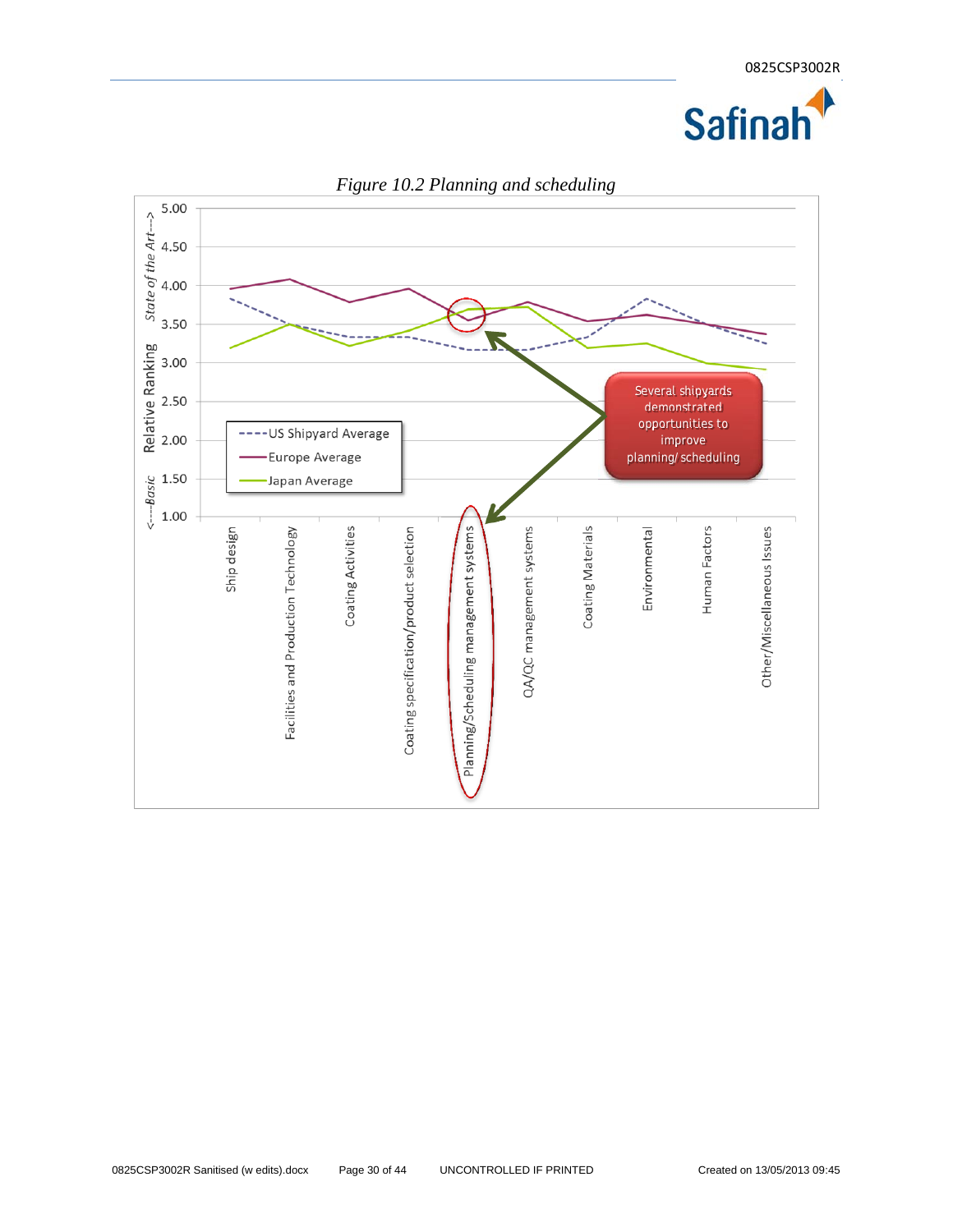

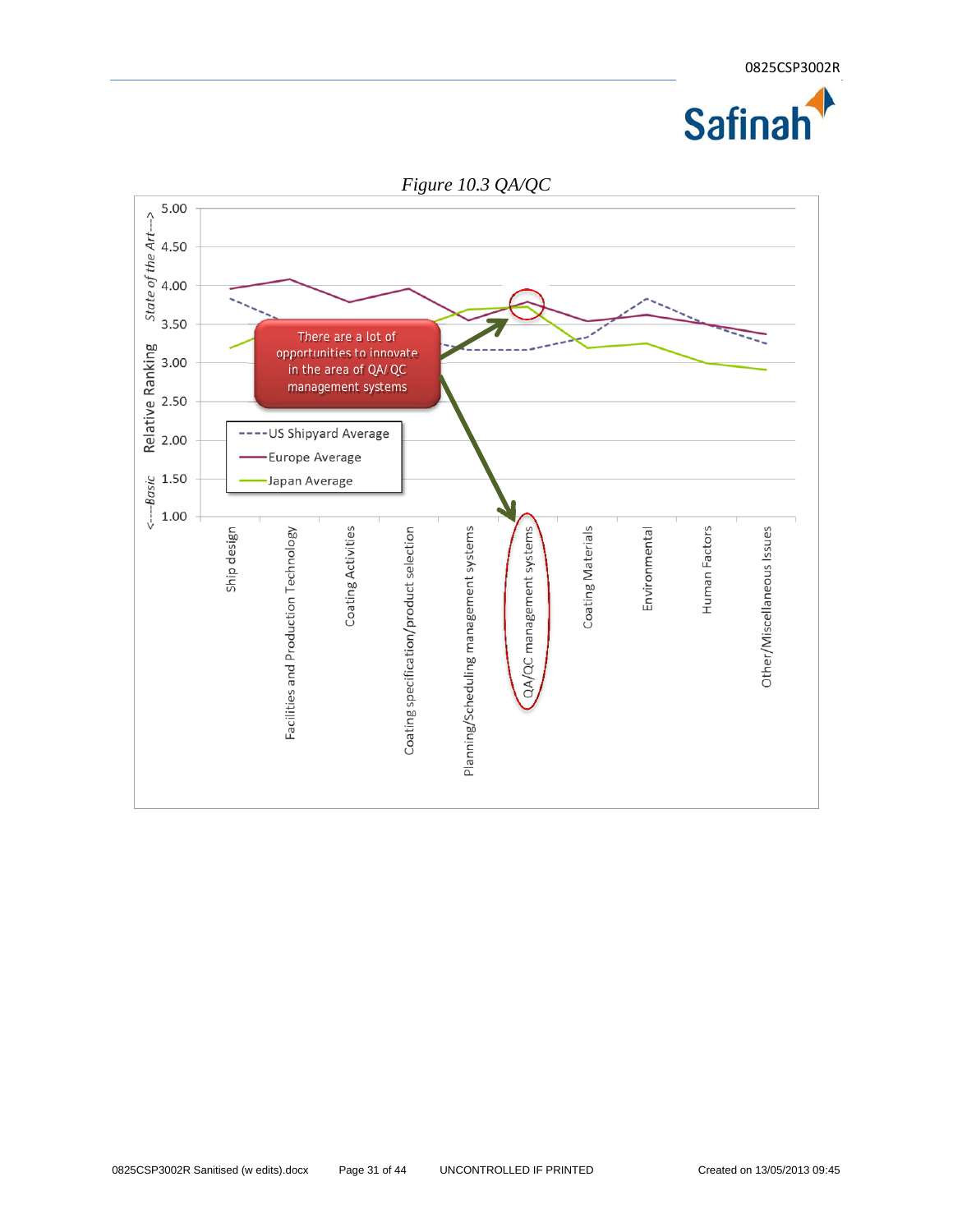



*Figure 10.4 Environmental and human factors* 

- 77. The results would indicate that US yards could improve their coating activities by investigating the following areas:
	- a. Facilities and production technologies
	- b. Coating specifications/product selection
	- c. Planning/Scheduling
	- d. QA/QC systems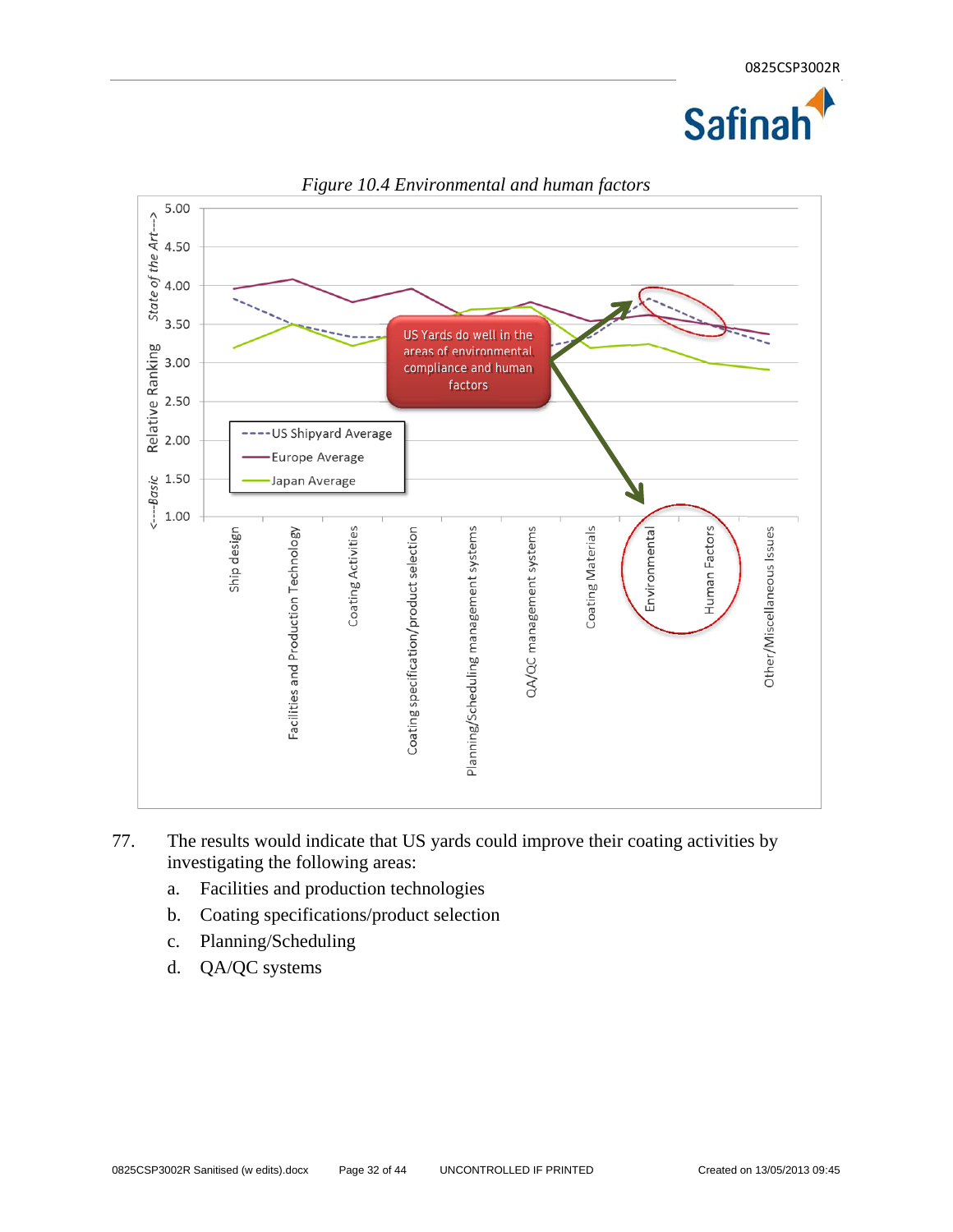

| Item                                        | Score $1-5$ | Other yards |
|---------------------------------------------|-------------|-------------|
|                                             |             | average     |
|                                             |             | Japan 3     |
| Facilities and production technology        | 3.50        | 3.95        |
| Coating specification and product selection | 3.30        | 3.75        |
| Planning and scheduling                     | 3.25        | 3.80        |
| QA/QC management systems                    | 3.25        | 3.80        |
| Overall average                             | 3.33        | 3.85        |

78. Based on the scoring then the priority areas would be:

79. Thus these should be the areas of initial focus for the US yards.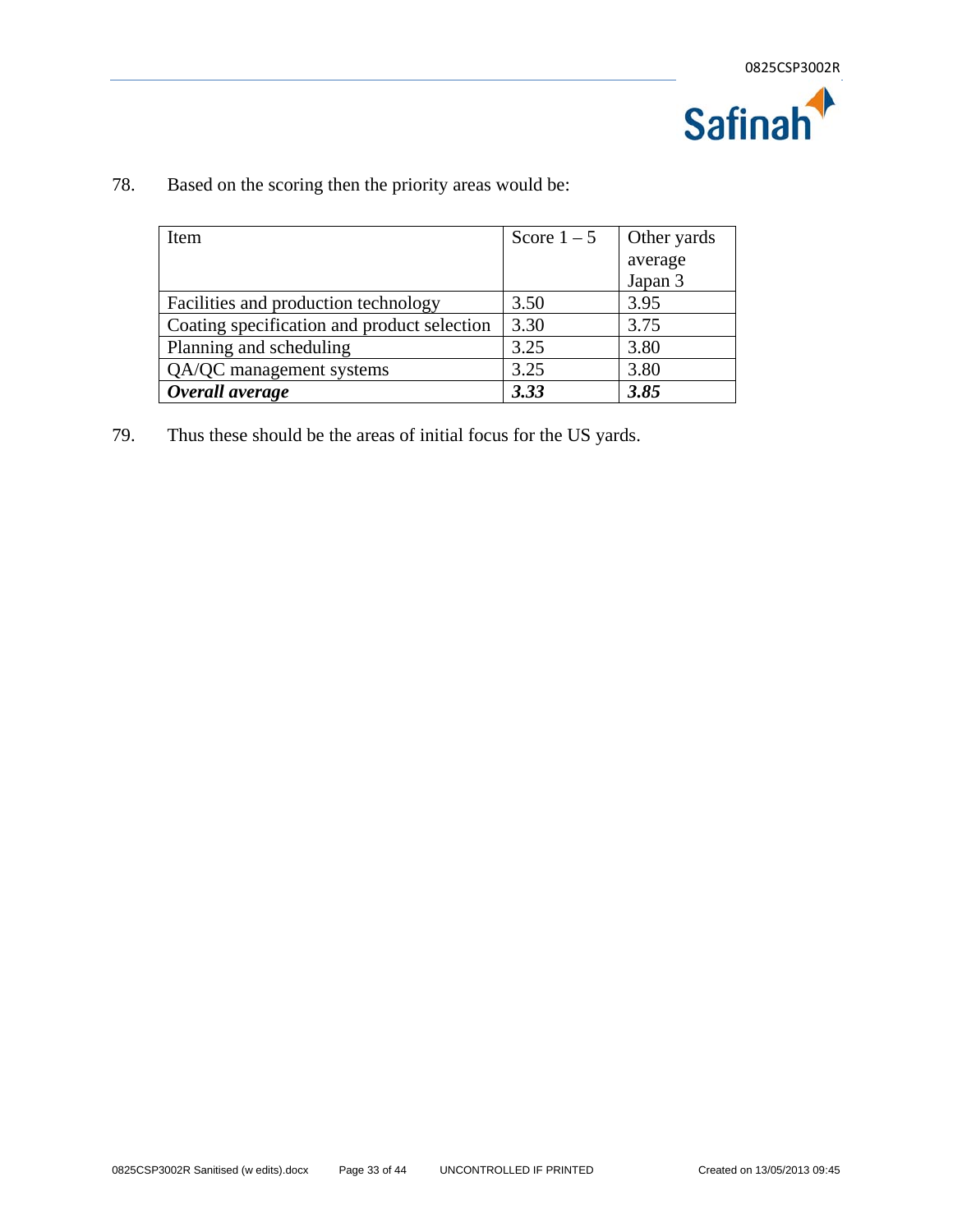

### **11 INITIAL TAKE AWAYS**

### **11.1 Europe**

#### **11.1.1 Europe 1**

- 80. The take-aways can be broken down into two, cost saving and improved service life.
- 81. Cost savings
	- a. Temporary protection used to reduce re-work by 15-30%
		- i. Tempro-tech rubber mats
		- ii. Corrugated boxes
	- b. Perago rotating blaster disk for mechanical surface preparation
	- c. Spray on insulation used where possible (Temp Coat)
	- d. Logistics of paint supply handled by paint supplier
	- e. Undertake some design and build for coating studies (detail design)
	- f. Exploring use of adhesives
		- i. Good test results even under 120G shock loads
	- g. Exploring laser ablation to reduce re-work on surfaces where adhesives are to be used.
	- h. Minimize documentation
- 82. Improved service life
	- a. Polysiloxane topcoats used to reduce M&R costs
	- b. Life cycle maintenance plan offered by builder
	- c. No liquid paint stores on board (using adhesive films as temporary repairs).
	- d. Use of ZIMTECH to reduce the need for galvanizing
	- e. Use of "Zinga" Zinc rich primer in key areas.

#### **11.1.2 Europe 2**

83. The take-aways can be broken down into two, cost saving and improved service life.

#### 84. Cost savings

- a. Sweep blast of ballast tanks
- b. Design for coating improved as a result of research project
	- i. Larger access holes
	- ii. Leave wear areas unpainted
- c. Sell a standard specification and process and charge for changes/deviations required by owners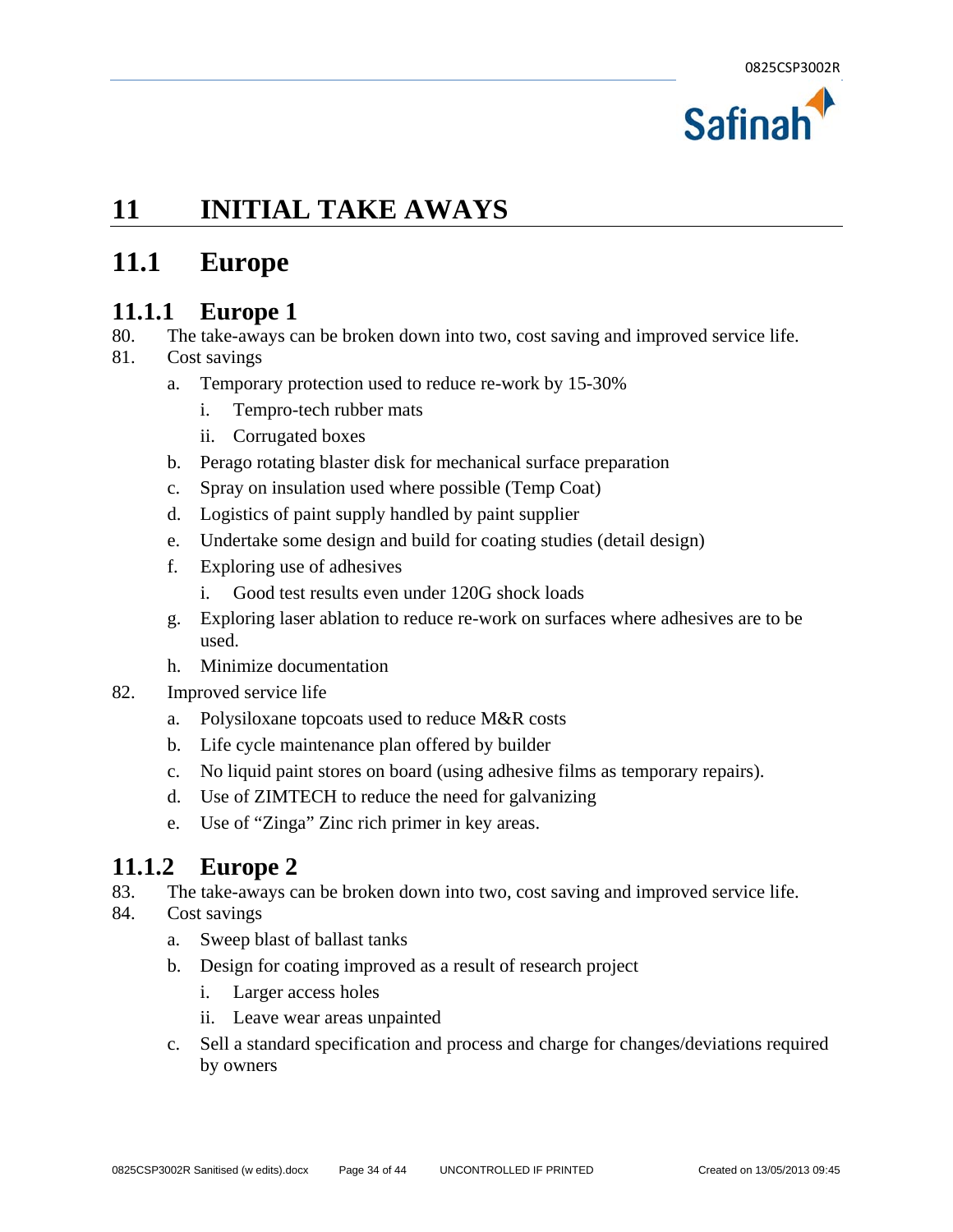

- d. Avoid coating damages to minimise costs as the cost of repair is 12 times the cost of the original coating work.
- e. Have customer check points (G-points) but minimise paperwork required.
- f. VOC reporting is done by the paint supplier.
- g. Make use of 3M clean and strip
- 85. Improved service life
	- a. Testing adhesives for smaller outfit items
	- b. Investigating laser ablation
	- c. Training courses for CAD operators/designers to improve design for coating.
	- d. Life cycle maintenance programme is offered by IHC to clients.

#### **11.1.3 Europe 3**

- 86. The take-aways can be broken down into two, cost saving and improved service life.
- 87. Cost savings
	- a. Smart paper based QA system across all trades not just for coating.
	- b. Laser hybrid welding in use to reduce heat damage and distortion and hence minimise coating damage.
	- c. Do not paint unexposed interior structure
	- d. Use Iron Oxide Epoxy see no benefit in weld through primers that are more expensive (note their facility is totally enclosed).
	- e. Have homemade portable tools for spot blasting
	- f. Use high solids products.
	- g. Only inspect for colour on cosmetic areas
	- h. Dry ice cleaning for many spaces instead of power tool cleaning
	- i. Electrostatic spray for exterior topcoats (Polysiloxane)
	- j. Subcontractor control is good with strong partnership/teaming arrangements.
	- k. Exploring the use of robotics in coating activities.
	- l. Good control of lock-out spaces to minimise coating damage
- 88. Improve service life
	- a. Looking at the use of robotics for in service inspection of tanks
	- b. Monitor their vessels with owners over their life time with regular visits.

#### **11.1.4 Europe 4**

- 89. The take-aways can be broken down into two, cost saving and improved service life.
- 90. Cost savings
	- a. Estimate surface area from CAD and identify paint scheme for all areas on CAD.
	- b. Do not paint unexposed interior structure
	- c. Most testing is completed in the dock.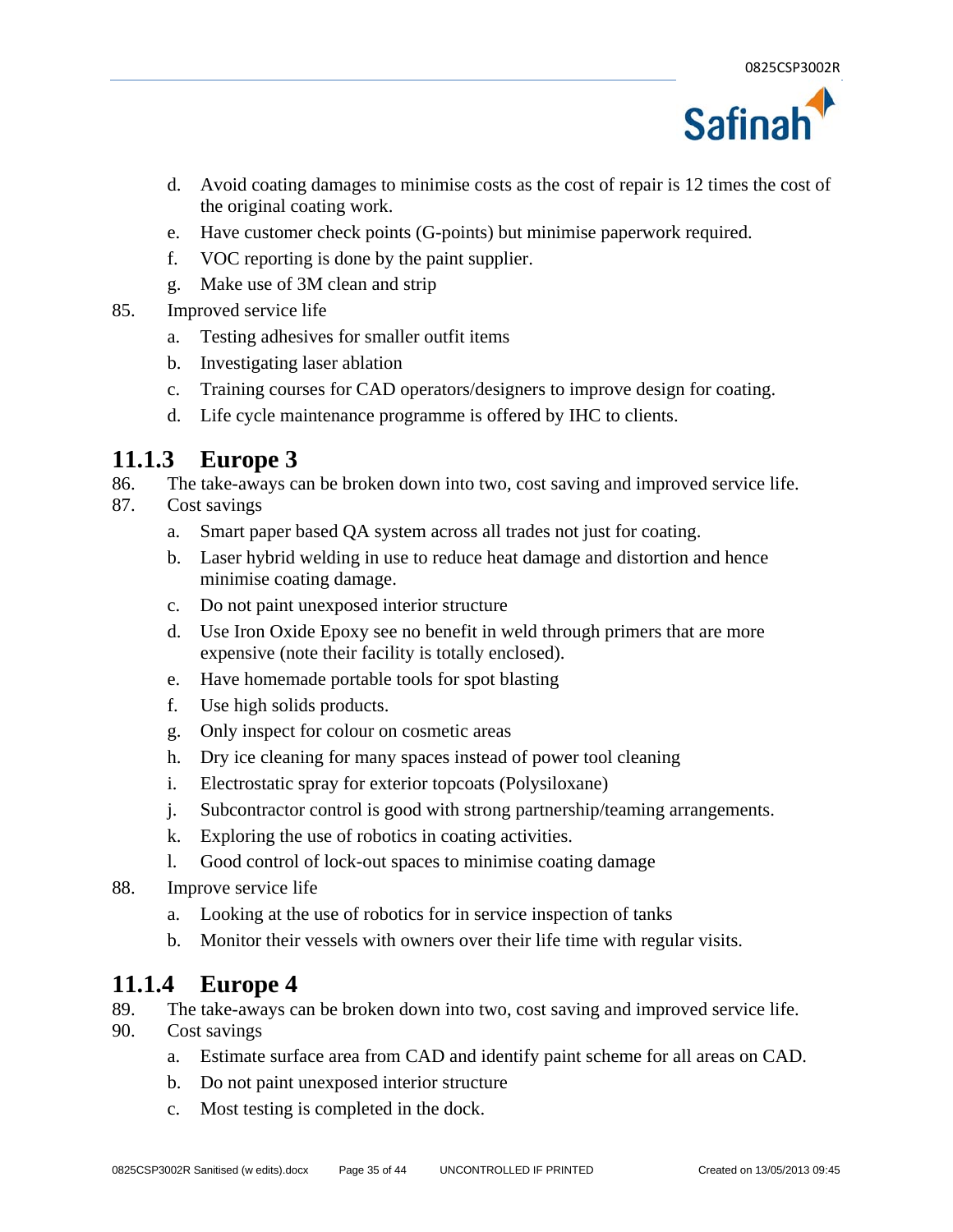

- d. Pressure testing of tanks is allowed by DNV post application of coating scheme
- e. Use of glass flake coatings and minimise the number of coats on the underwater hull
- f. Make use of primer finish coats where they can.
- g. All Ballast tanks covered by an 86 page Coating Technical file (note Cruise ships do not have many ballast tanks but are comparable to Naval Ships in this).
- h. Bulk supply of coatings from single source supplier to reduce waste and increase universality of coating application.
- i. VOC limits drives product selection
- j. Paint supplier has customized some products to meet the local yard needs.

#### **11.2 Japan**

#### **11.2.1 Class NK**

- 91. The following was of interest to US yards:
	- a. Konki-jet (mixed air, water, grit abrasive blasting system developed by collaborative Japanese research).
	- b. The increasing use of corrosion resistant steels
	- c. The development and use of Prime ship (paperless QA system).

#### **11.2.2 Japan 1**

- 92. The following was on interest to US yards
	- a. Contract paint specification developed in collaboration with commercial owners but with yard taking the lead.
	- b. The Japanese Navy generally specifies older coatings and more coats of paint
	- c. Japanese Naval vessels dock every year (45 days).
	- d. QA/QC oversight is left to the shipyard with documentation minimized
		- i. 4 sheet coating report per area
		- ii. No requirement for outside certification or auditor
		- iii. Inspect the ship not the documentation
	- e. Naval coating costs are significantly higher than commercial vessels
	- f. Naval ships need considerably more man hours for coating work Post erection.
	- g. Naval ships are more complex.

#### **11.2.3 Japan 2**

- 93. The following was on interest to US yards
	- a. The shipyard takes a lot of responsibility at new build and can veto owners' inspectors (and have them removed from the yard).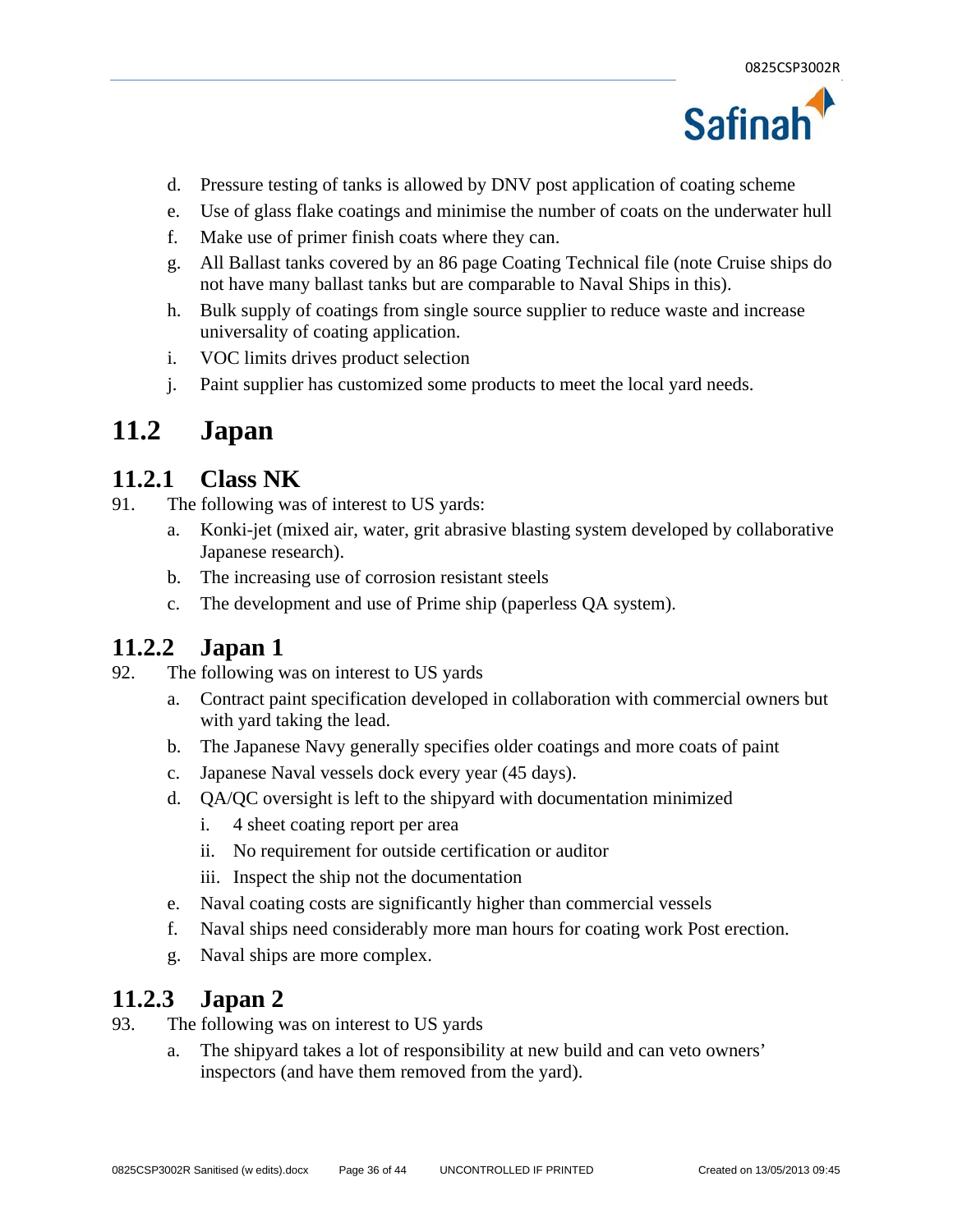

- b. Painter training for Naval work is driven by SSPC while in house training is used for commercial work.
- c. Block size is optimised not only for steel work and cranes but also for access for coating activities (bigger is not always better).
- d. Shop coat is applied during steel work by welders to protect new welds but has to be removed for subsequent scheme. There is a possibility of suing the first coat of the scheme here.
- e. Bulk supply of coatings in 200-250 litre drums as they tend to drive toward a universal primer and a single source supplier.
- f. PCP line has a morning and evening QC check
- g. For non- IMO areas inspections are made but generally not recorded.

#### **11.2.4 Japan 3**

- 94. The following was on interest to US yards
	- a. The majority (80%) of coating work is carried out by in-house personnel and not contractors.
	- b. All work is carried out to 009-32
	- c. Interested in NSRP projects
		- i. Flash rust
		- ii. Cost of QA
		- iii. Single Coat
		- iv. Laser ablation
		- v. Zero G arm
	- d. Use plural component equipment only of Naval tank work
	- e. No real oversight by Naval personnel, the builder builds the vessel and maintains it.

#### **11.3 Common Themes**

- 95. As was expected all yards seem to face similar challenges.
	- a. The technology used by all yards is comparable.
	- b. There is an focus on efficiency and integration in commercial yards
	- c. The commercial shipyard community is involved with classification societies and rule/regulation making
	- d. Complexity of Naval ships results in increased man-hours.
	- e. All yards seek to minimise the degree of surface preparation required
	- f. All yards seek to minimise the number of coats applied and to increase the use of universal products to minimise total number of products used coating a ship.
	- g. Shipyard, paint supplier, owner and contractor are well integrated in the whole process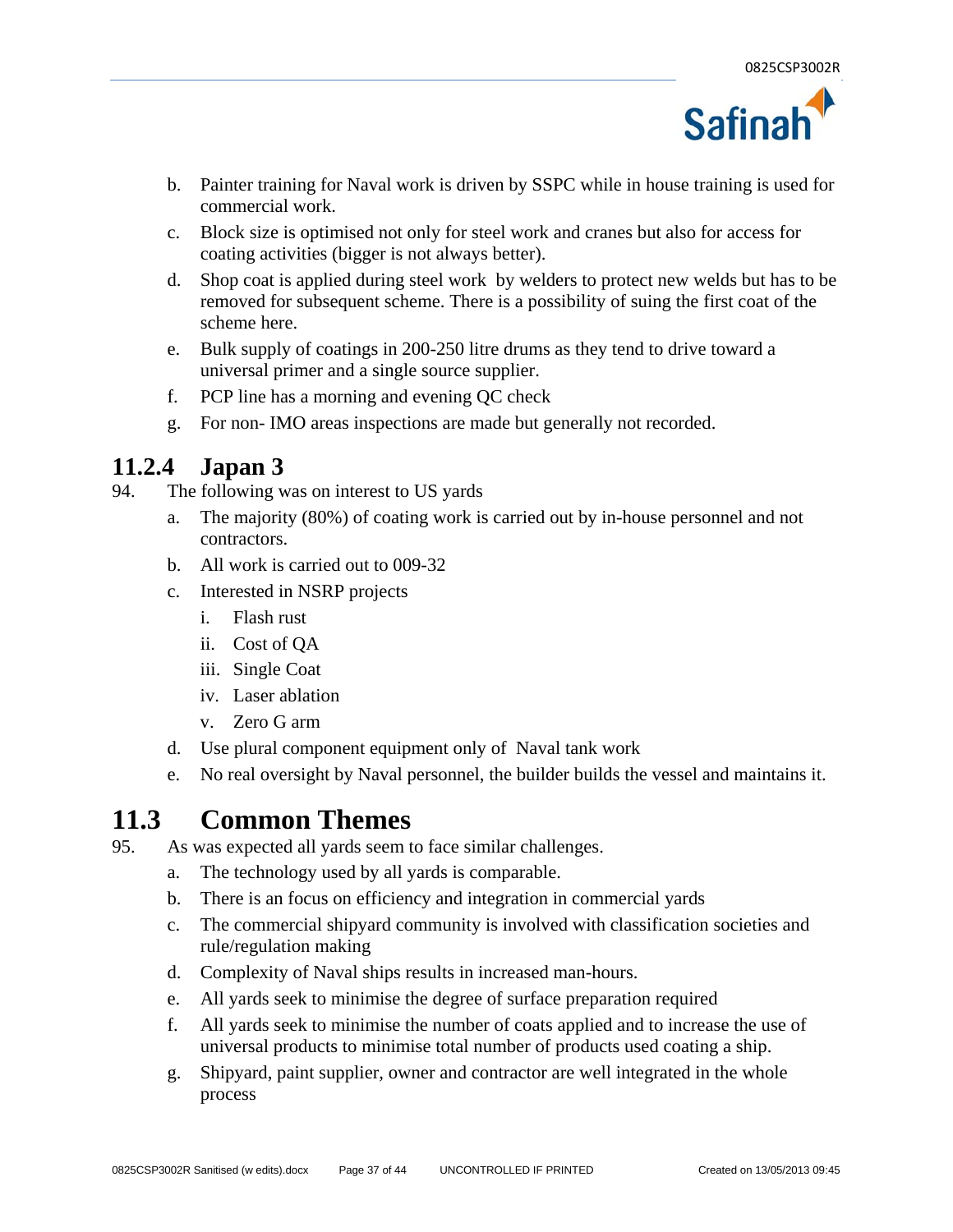

- i. Assist with planning and scheduling
- ii. Minimize documentation and auditing
- h. QA/QC documentation minimized
- i. Select the coatings to support he build process instead of forcing a fit (if needed they change the build process to fit available coating).
- j. Every yard has a different strategy to reach the same goal based on facilities and local conditions.
- k. Inspection team on the ground have a high degree of authority
- l. ISO9000 is the only audit process.
- 96. These initial take-aways should offer some simple short term benefits and gains to US yards. The exact benefit or gain will vary from yard to yard depending on the suitability of its adoption by that yard.
- 97. The implementation of these can be left to each yard as they do not appear to need any co-ordinated development and are solutions that can be readily adopted as the solutions already exist or are in use.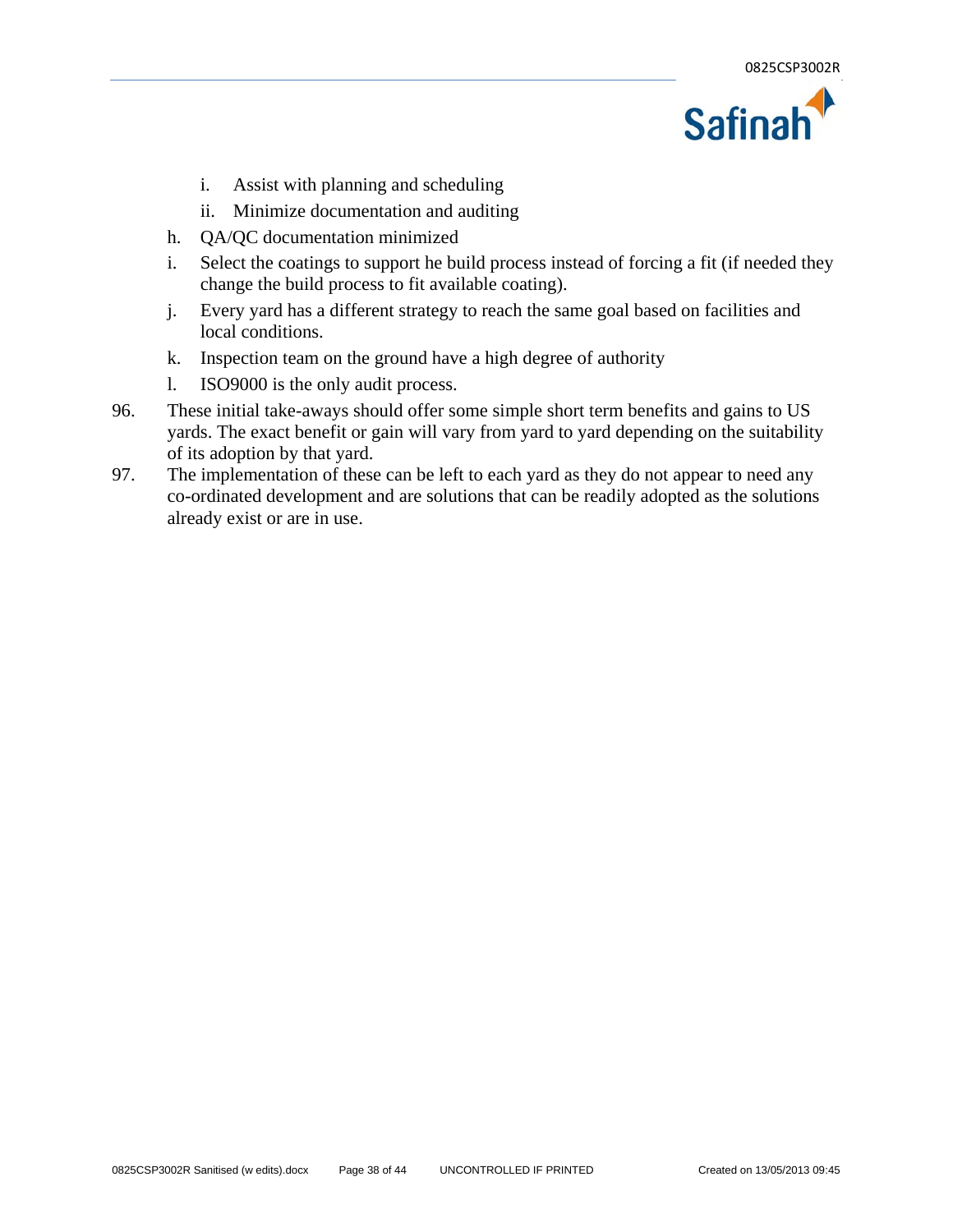

### **12 POSSIBLE COST SAVING PROJECTS**

#### **12.1 Project Learning**

- 98. It is clear that for complex ships the European cruise shipbuilders have most to offer the US yards, while the Japanese yards building Naval ships seem to perform overall to the same degree as US yards, lagging in some areas while leading in others.
- 99. Looking at the results and trying to decide what aspects should be focussed on in the short and medium term is not so straightforward and to a degree judgement must be applied. The short and medium term projects have been broken up on the basis of the time frames required to deliver benefits.
- 100. Whereas the short term projects may fit within a white paper programme (or a 2 year cycle) the medium term projects are more in the 3-5 year range but could offer significant long term benefits and cost savings.

### **12.2 Short Term**

- 101. These are being considered as projects beyond anything that has arisen in the immediate takeaways that individual yards may pursue as required e.g. Perago wheel, rubber mats, outfit item protection and so on.
- 102. The aim here is to focus on projects that may offer suitable opportunities for collaborative projects (white paper or otherwise).
- 103. These would be:
	- a. Flow charting of current yard activities
	- b. Coating specifications/product selection
	- c. Planning/Scheduling
	- d. QA/QC systems
- 104. Taking each of these in turn:

#### **12.2.1 Flow Chart Analysis**

- 105. The aim of such a project is to go back to grass roots and understand how and why US Naval practices at new build for QA/QC differ from commercial practices and the rationale and justifications for deviations. The aim of the project is not simply to adopt commercial practices but to gain a better understanding of why what is done is done and re-evaluate it to make the current approach more robust and better understood.
- 106. In the commercial sector inspection times can account for up to 10-15% of total coating man-hours (they have probably increased with the introduction of the IMO PSPC, [data is based on Safinah analysis of Korean shipyards]).An analysis of inspection time for Naval vessels (including audit time of paperwork could provide useful insights into current practices and afford opportunities to make improvements.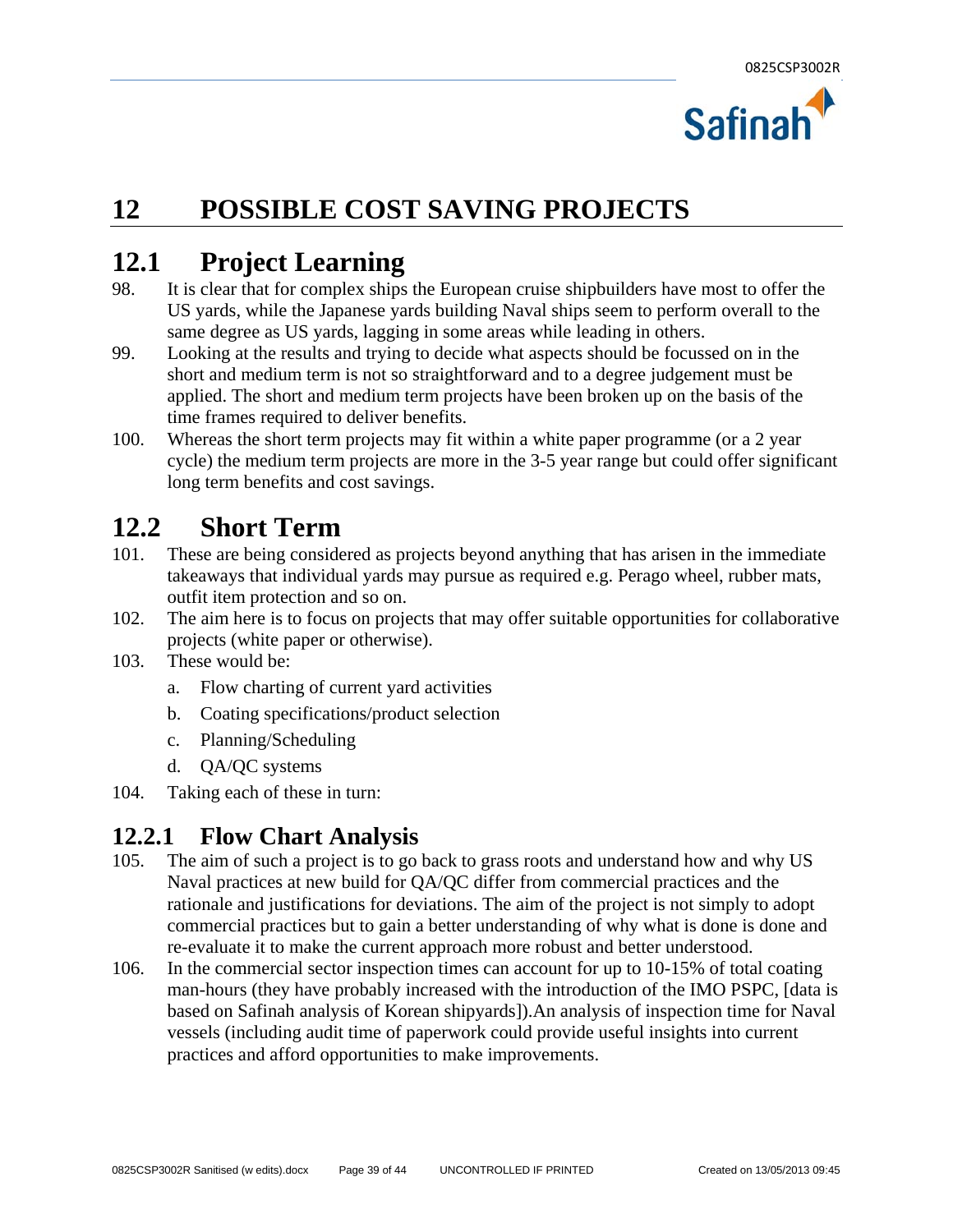

#### **12.2.2 Coating Specification and Product Selection**

- 107. US yards need to consider moving to engineered paint specifications (Functional paint specifications), which would create a good fit between the proposed build strategy and the coatings to be used.
- 108. Experience on Naval vessels by Safinah has shown potential savings on initial budget estimates for new build work of about 20% of total coating costs.
- 109. It is proposed that some form of guidance is produced to assist US yards to develop function specifications and this should be backed up with suitable training of key personnel.

#### **12.2.3 Planning and Scheduling**

- 110. These ties in with the functional paint specification project. In effect it requires the development of a coating strategy that integrates with the overall build strategy and is thus better planned and scheduled to minimize re-work damage and optimize the timing of coating work.
- 111. The opportunity here is to work within key yards with a cross trade team to look at the integration of coating activities into the required build strategy to minimise planning and scheduling issues.

#### **12.2.4 QA/QC Systems**

- 112. There is work underway within NSRP SPC to streamline this and additional opportunities may arise as a result of the other two short term projects.
- 113. It is recommended that at this time the outcome of the current NSRP/SPC project on paperless QA be allowed to run its course and then a decision be made on what additional support or effort may be required.

#### **12.2.5 Sequencing of Medium Term Projects**

- 114. The following time line should be considered
	- a. Completion of current QA/QC projects
	- b. Development of a coating strategy
	- c. Paint specification and product selection.

### **12.3 Medium Term**

- 115. The key elements to consider here would be
	- a. Ship design
	- b. Facilities and production technologies
- 116. Taking each of these in turn: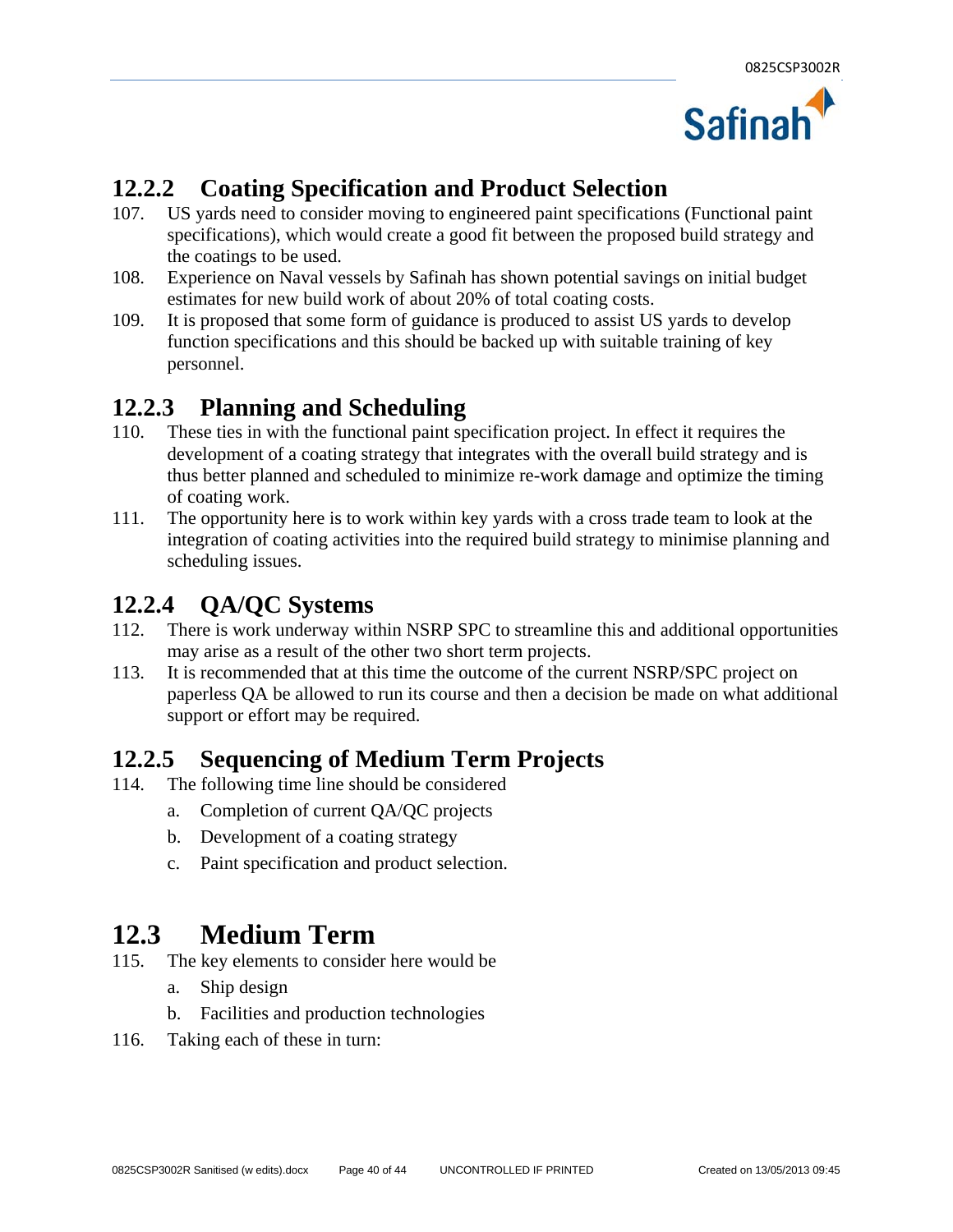

#### **12.3.1 Ship Design**

- 117. Improved vessel design to make coating works easier clearly will involve the design teams, the production engineering teams and the CAD system users as well as the customer.
- 118. The opportunities here are to take considerable time and effort out the building process by simplifying structures to make them easier to preserve and this in turn will have knock-on effects once the vessel is in service as the benefits of improved first time application will be realised.
- 119. This work will require a number of key stages such as:
	- a. Lessons learned from the fleet and previous new builds (i.e. where are the problem areas and how are they to be prioritised).
	- b. Seek novel or better design solutions including
		- i. Alternative materials
		- ii. Alternative structural configurations
		- iii. Better detail design
	- c. Update CAD library to ensure that the improved systems are adopted as a first choice from libraries.
- 120. Research carried out by Safinah Ltd in partnership with ABS, Jotun and IHC yards in Holland, indicates that better design could reduce surface area of a tank by as much as 20%, reducing in turn edges and welds and hence associated labour and materials increasing productivity while reducing costs.
- 121. It is understood that naval vessels face different design constraints to commercial vessels and so a careful study would be needed to assess what benefits could be achieved in terms of:
	- a. Improved access
	- b. Reduced surface area
	- c. Reduce coating time
	- d. Reduced inspection time
	- e. Etc.

#### **12.3.2 Facilities and Production Technologies**

- 122. Many of the immediate take-aways do cover production technology opportunities and a variety of projects could be set up to take advantage of these. These could be done on a yard by yard basis for some projects while others may need a more co-ordinated approach to maximize benefits and reduce overall time and cost of implementation. However projects could include:
	- a. Use of the Konki-Jet
	- b. Use of corrosion resistant steels
	- c. Improved methods of coating protection
	- d. Use of alternative technologies for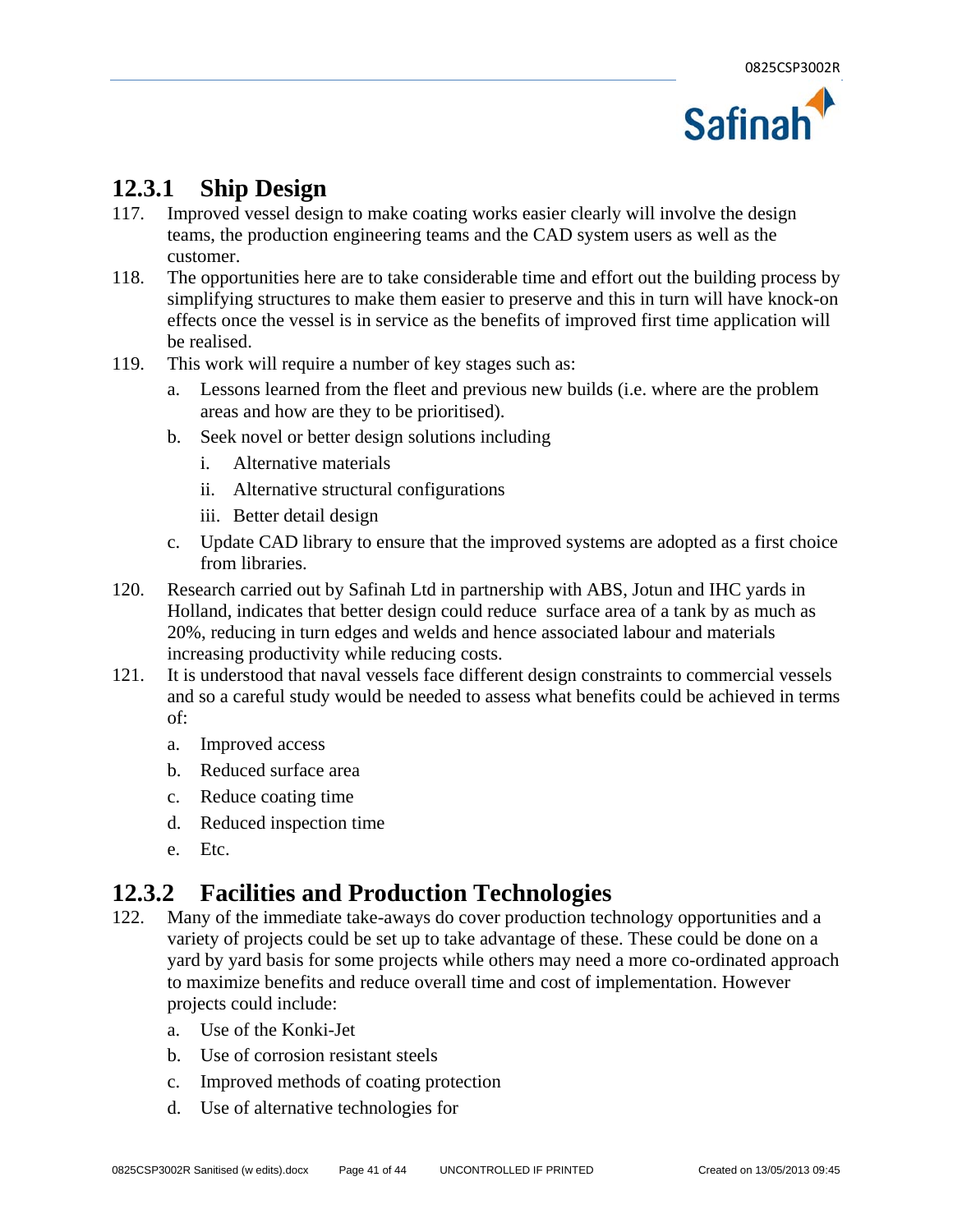

- i. Surface preparation
- ii. Coating application
- iii. Coating systems
- iv. Inspection regimes
- e. Use of adhesives to reduce hot-work damage
- 123. These would offer opportunities to improve yard throughput and reduce costs.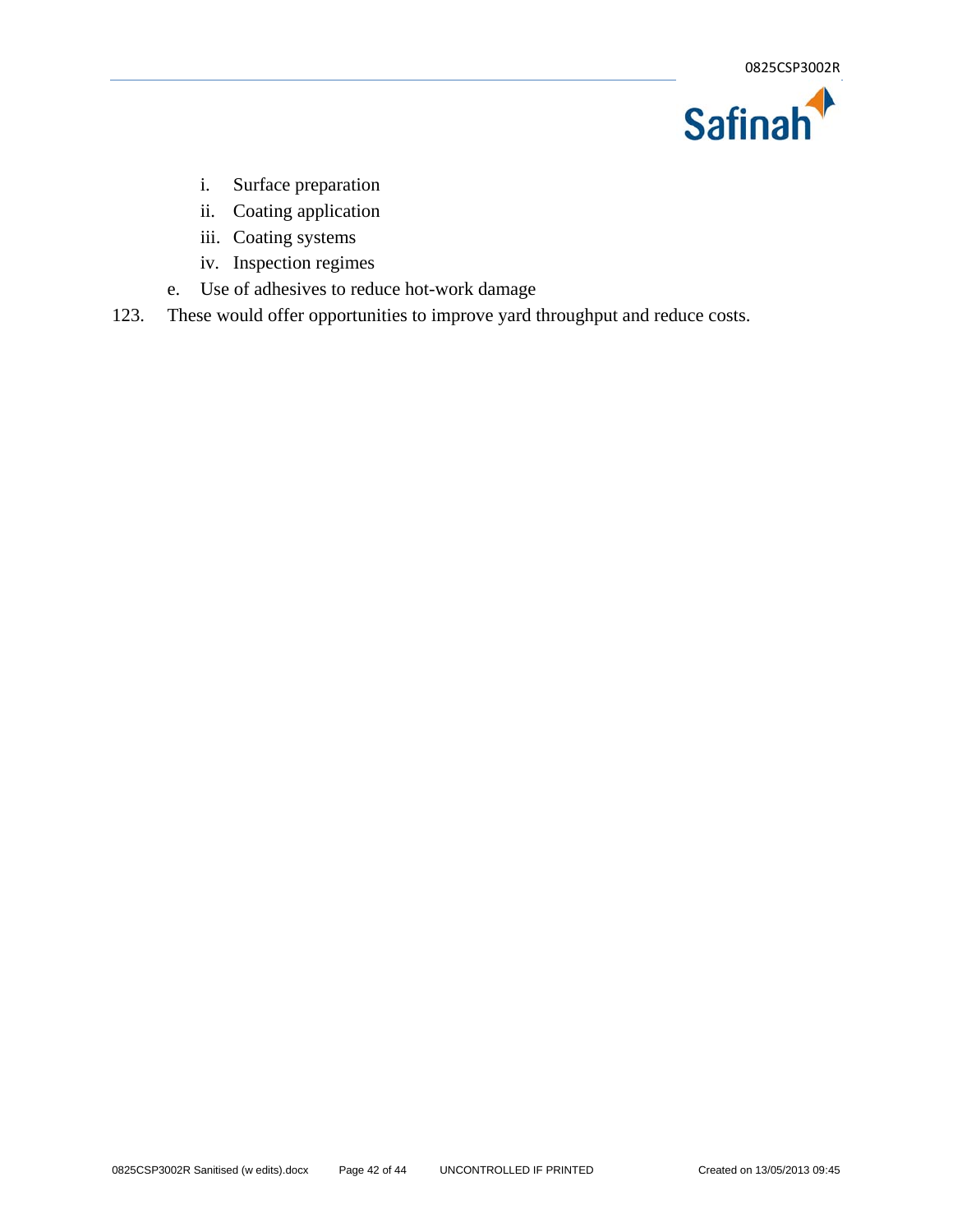

### **13 OTHER POSSIBLE BENEFITS**

#### **13.1 Class NK**

- 124. On unforeseen benefit of the visit to Japan was the meeting hosted by Class NK, which proved very worthwhile and introduced the team to:
	- a. Classification society role and R&D in the coating areas
	- b. Japanese paint suppliers
	- c. Japanese paint contractors
	- d. Japanese equipment manufacturers
	- e. Japanese steel makers
- 125. Class NK also declared a strong interest to support suitable collaborative research with funding as appropriate and are keen to present their intent to the wider US Shipbuilding community.
- 126. It would be opportune to invite the yards visited to attend/present at SPC panel meetings on some regular basis to sustain the contact and exchange of information.

### **13.2 Commercial Yard Exchange**

- 127. The contact with key personnel in some of the most efficient commercial shipyards. The fact that some of them also are involved in naval shipbuilding has already opened opportunities to continue this exchange to share the ideas and thoughts for new tools/techniques and experiences with different products. The challenge here is to ensure a continued dialogue with the yards and personnel that have been met and to possibly seek collaborative projects.
- 128. These initiatives may save time and money by taking advantage of research work already done elsewhere and enabling faster adoption of new ideas by US yards for a reduced investment in time and money.